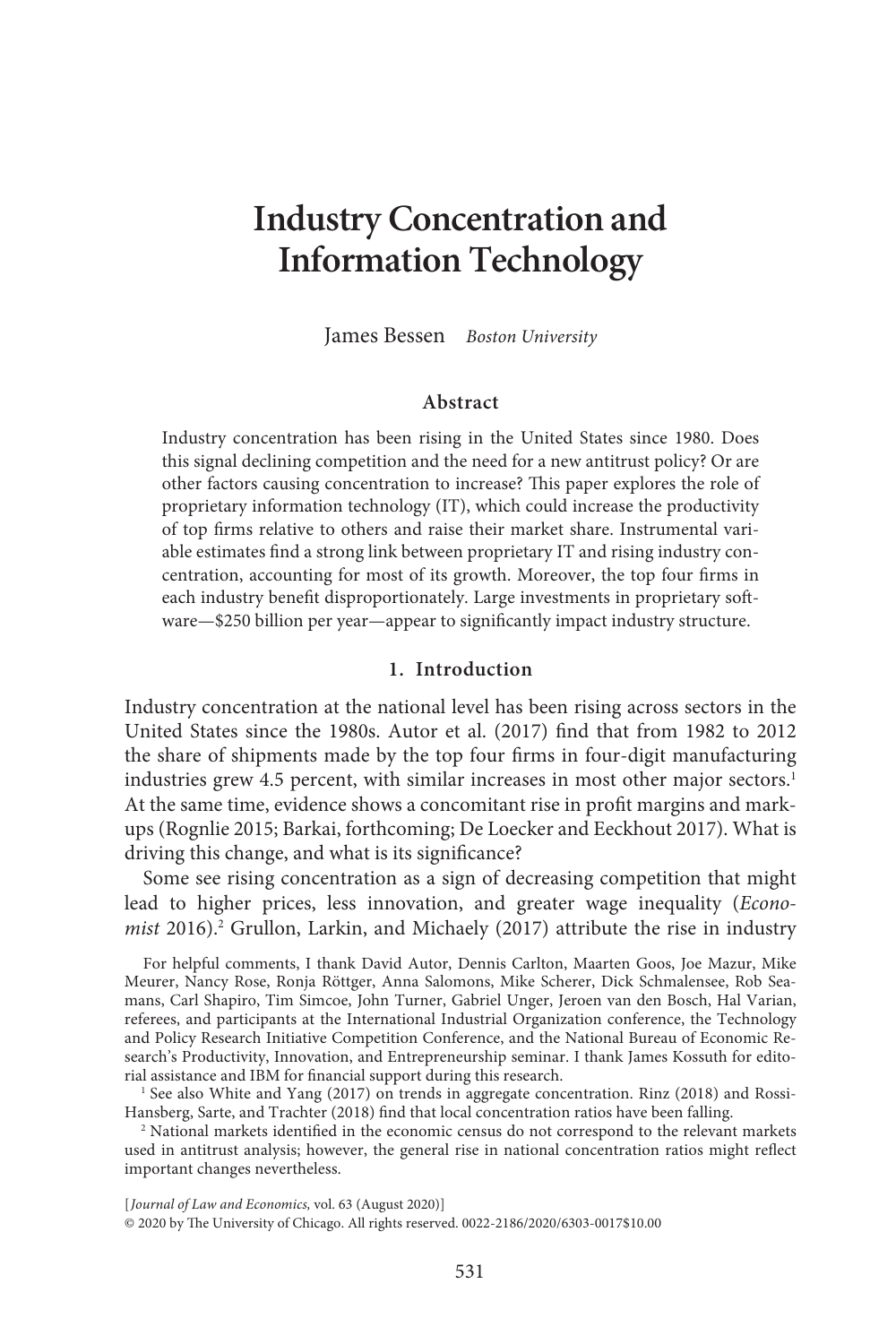concentration partly to lax antitrust enforcement of mergers and acquisitions (M&A). Gutiérrez and Philippon (2017, 2018) suggest that growing federal regulation, weakened antitrust, and corporate lobbying might be reducing competition specifically in the United States. If these views are right, then perhaps antitrust enforcement needs to be strengthened or other policy changes made to increase competition.

However, these views are controversial (*Journal of Economic Perspectives*  2019). Rising industry concentration does not necessarily imply declining competition. As Demsetz (1973) argues, concentration can also increase when some firms grow faster because they are more efficient. In this case, rising concentration would reflect greater innovation and social benefit. The policy implications from rising industry concentration depend very much on what is causing the increase.

This paper explores the role of one possible cause: the large investments that firms are making in proprietary information technology (IT). Firms, especially large firms, have dramatically increased their spending on proprietary software. According to estimates from the Bureau of Economic Analysis (BEA 2017, table 5.6.5), in 2016, firms invested \$250 billion in proprietary software development (self-developed and contracted). That is nearly as much as all private nonresidential investment in equipment and structures, net of depreciation.

Figure 1 shows that this investment in IT is, in fact, strongly correlated with industrial concentration.<sup>3</sup> Its binned scatterplot relates the market share of the top four firms in industries (excluding industries in which software is a major part of the product) to the share of software developers in the industry workforce. Below I show that this correlation holds for several different specifications, is robust to a number of controls including M&A activity and international trade, and, using several instrumental variable (IV) regressions, is plausibly causal.

Moreover, this relationship is economically significant. I find that proprietary software explains most of the rise in industrial concentration. Evaluated at the sample means, proprietary software accounts for a 3–5 percent increase in the four-firm concentration ratio since 1980. This is roughly the rise in concentration ratios found by Autor et al. (2017) since 1982. Looking at the change in concentration ratios between 2002 and 2007, I find that proprietary software accounts for a 1.2 percent increase, compared with a 1.4 percent average increase in the sample. In contrast, measures of M&A activity are not positively associated with changes in concentration.

In addition, some evidence suggests that the role of proprietary software is related to differences in efficiency between the top firms and the rest. Industry use of proprietary IT is associated with larger revenues per establishment and higher labor productivity among the top four firms in each industry, both in absolute terms and relative to other firms in the industry. This finding is congruent with evidence of a productivity gap between the top-performing firms and the

<sup>3</sup> Figure 1 is for 254 industries, excluding industries producing information technology (IT) in 1997, 2002, 2007, and 2012.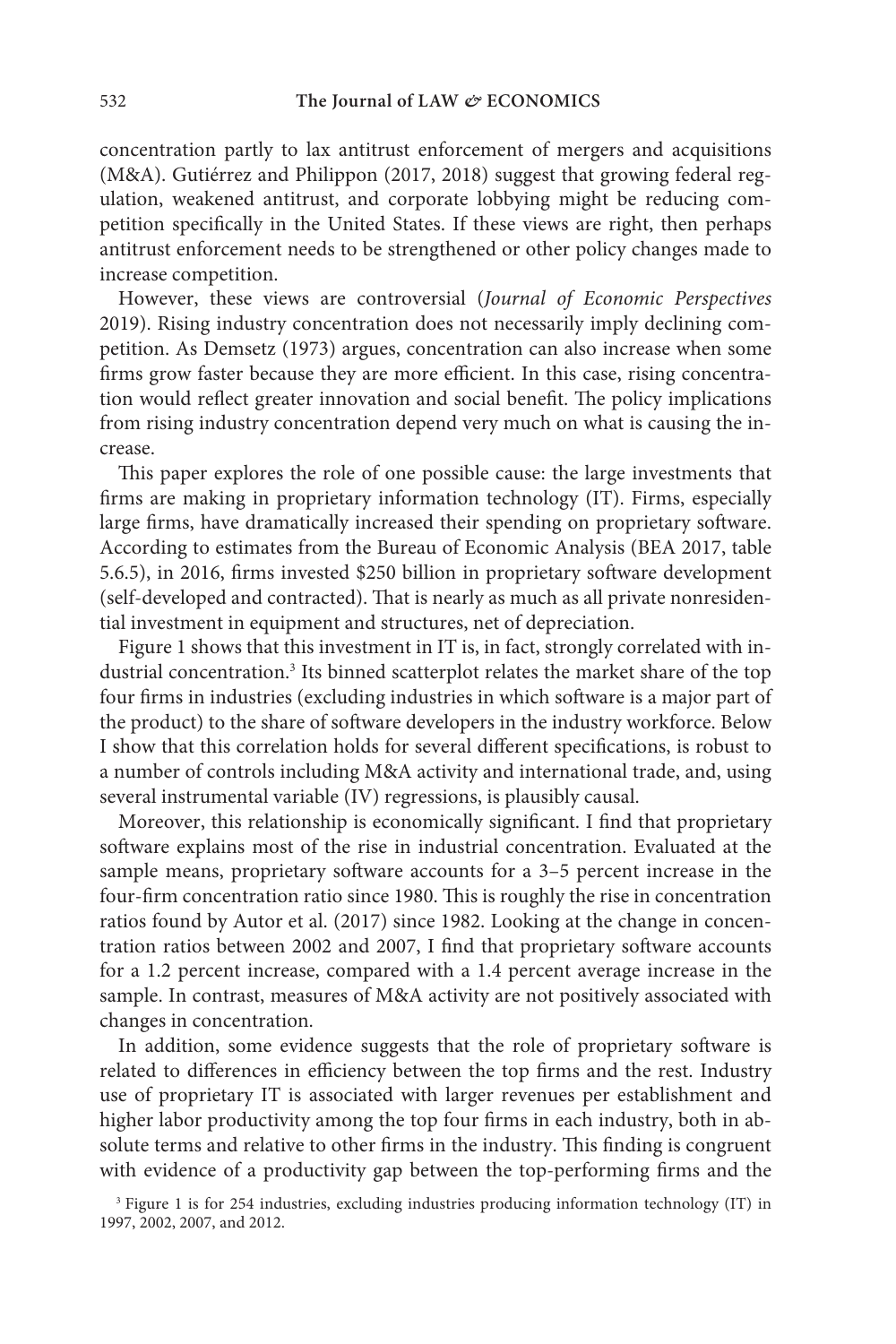

**Figure 1.** Four-firm concentration ratio and the information technology workforce

rest (see Andrews, Criscuolo, and Gal 2016; Berlingieri, Blanchenay, and Criscuolo 2017).<sup>4</sup> In addition, rising productivity gaps and rising markups are observed across developed economies (De Loecker and Eeckhout 2018; Diez, Leigh, and Tambunlertchai 2018; Calligaris, Criscuolo, and Marcolin 2018), which undercuts the notion that specific US domestic policies are the main causal culprit.

Thus, the contribution of this paper is to show that proprietary software is responsible for a substantial part of the observed rise in national levels of industry concentration in the United States and that this effect appears to be related to efficiency advantages of the largest firms. While these findings by themselves provide little support for a change in antitrust policy, they do indicate that large and rising investment in proprietary IT systems is affecting industry structure and is an important phenomenon to study that may have important implications for policy. Moreover, these changes are occurring across all sectors; they are not just about Big Tech.

## **2. Background: Why Information Technology?**

But why might IT increase industry concentration? Rapidly falling prices for computer hardware and strong growth of prepackaged software suggest to some that IT might, instead, level the playing field, allowing small firms to compete with larger rivals (see, for instance, Schafer 1995). In this view, investments in generally available computer technology should not increase industry concentra-

<sup>4</sup> Calligaris, Criscuolo, and Marcolin (2018) find a rising dispersion in markups that is greater in IT-intensive industries; Dunne et al. (2004) associate growing productivity differences to IT; Peltzman (2018) finds that, in manufacturing, growing concentration is associated with higher productivity.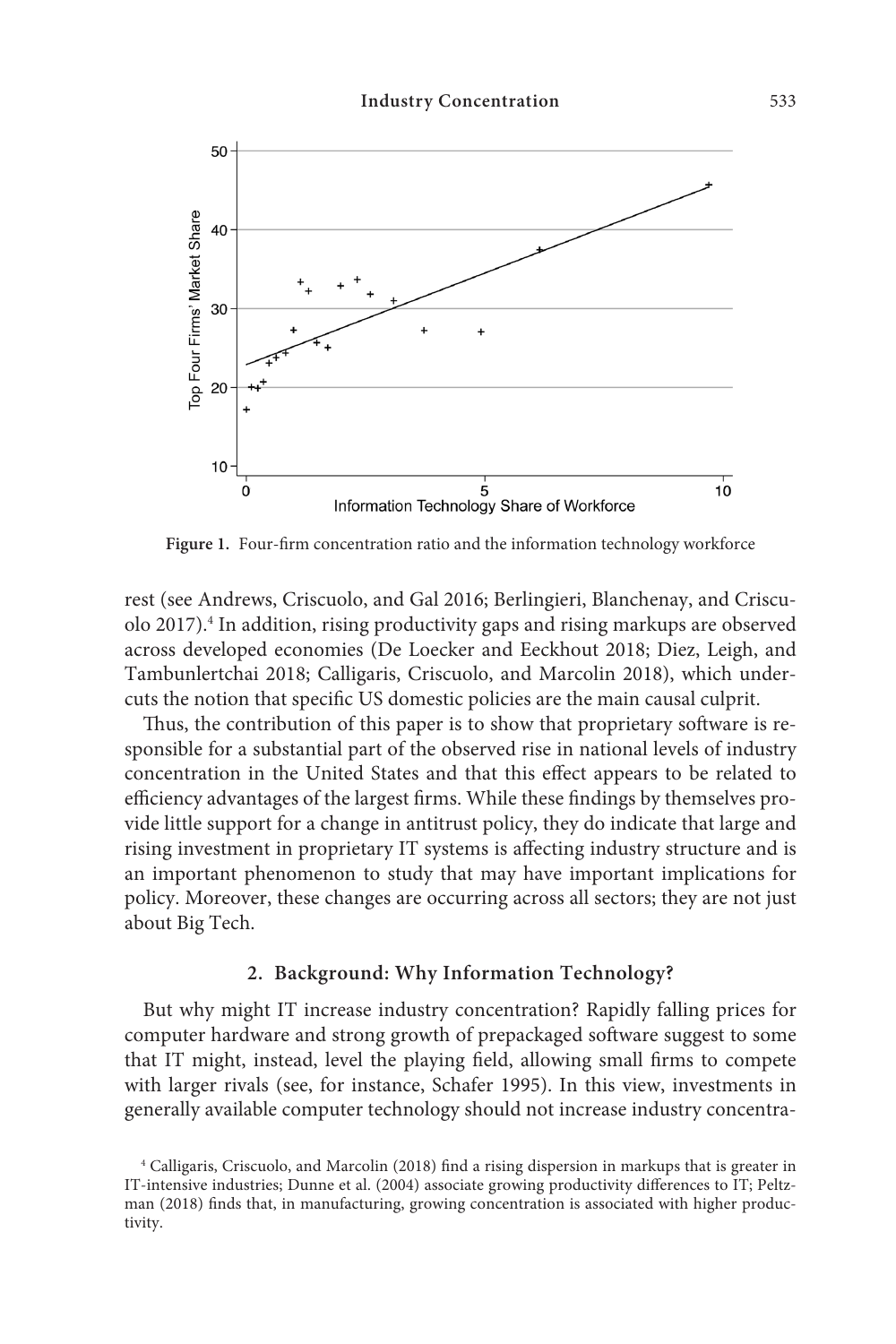tion. Indeed, Brynjolfsson et al. (2008) find that industry concentration did not grow faster in IT-intensive industries than in other industries from 1987 to 2006.<sup>5</sup>

But beginning in the mid-1990s, the nature of nonresidential investment in IT changed. It not only grew sharply, but the investments switched from consisting primarily of generally available technology—prepackaged software and off-theshelf computer hardware—to proprietary technology, especially custom-written software that was either developed by firms themselves or contracted by them. According to BEA statistics, in 2016 proprietary software accounted for 55 percent (\$250 billion) of the total private investment in software, computers, and peripherals (\$452 billion).<sup>6</sup> In 1985, proprietary software accounted for only 33 percent of a much smaller total (\$58 billion); by 1995 this share was still only 37 percent (of \$141 billion), with most of the increase in magnitude and share coming since then.

Proprietary IT, as opposed to off-the-shelf products, can affect industry concentration by providing competitive advantages unavailable to rivals. If large firms invest more in proprietary software, then they may grow faster, increase their market shares, and thus increase industry concentration.

For example, since the 1970s, off-the-shelf bar code scanners and associated computer programs have been available to retail stores both large and small. These systems provide proven productivity advantages. However, the advantages are available to relatively small firms, so it is unlikely that the barcode scanner itself increased concentration in retail industries. But Walmart integrated scanners into a complex proprietary system. In 1990, Walmart introduced a system that linked suppliers and stores and headquarters, providing suppliers with detailed inventory data for each store. The technology, combined with complementary changes in the organization of distribution centers and stores, allowed Walmart to adjust rapidly to changes in demand, for instance, to identify hot-selling items and to get them on store shelves quickly. The system sped the delivery of goods, reduced inventory requirements, increased the number and variety of items sold in each store, reduced prices, and delivered dramatically faster productivity growth. Few rivals could match Walmart's technology. Basker (2007) suggests that Walmart alone accounts for most of the growth in productivity in general merchandise retailing from 1982 to 2002, and this explains its growing market share. In 1982, Walmart accounted for 3 percent of the sales of US general merchandise retailers; 30 years later, Walmart's US sales constituted 52 percent of industry sales.

Such investments in proprietary IT are being made by large firms across all major sectors, not just by big-tech companies or a few companies like Walmart. Big banks developed IT systems to handle credit card operations; Boeing devel-

<sup>5</sup> Their measure of concentration is a Herfindahl-Hirschman index based on Compustat data. Brynjolfsson et al. (2008) also find that industry concentration in IT-intensive industries grew faster after 1995 than before then.

<sup>6</sup> Bureau of Economic Analysis, Prices and Output for Information and Communication Technologies, Software Investment and Prices by Type (https://www.bea.gov/prices-and-output-information -and-communication-technologies).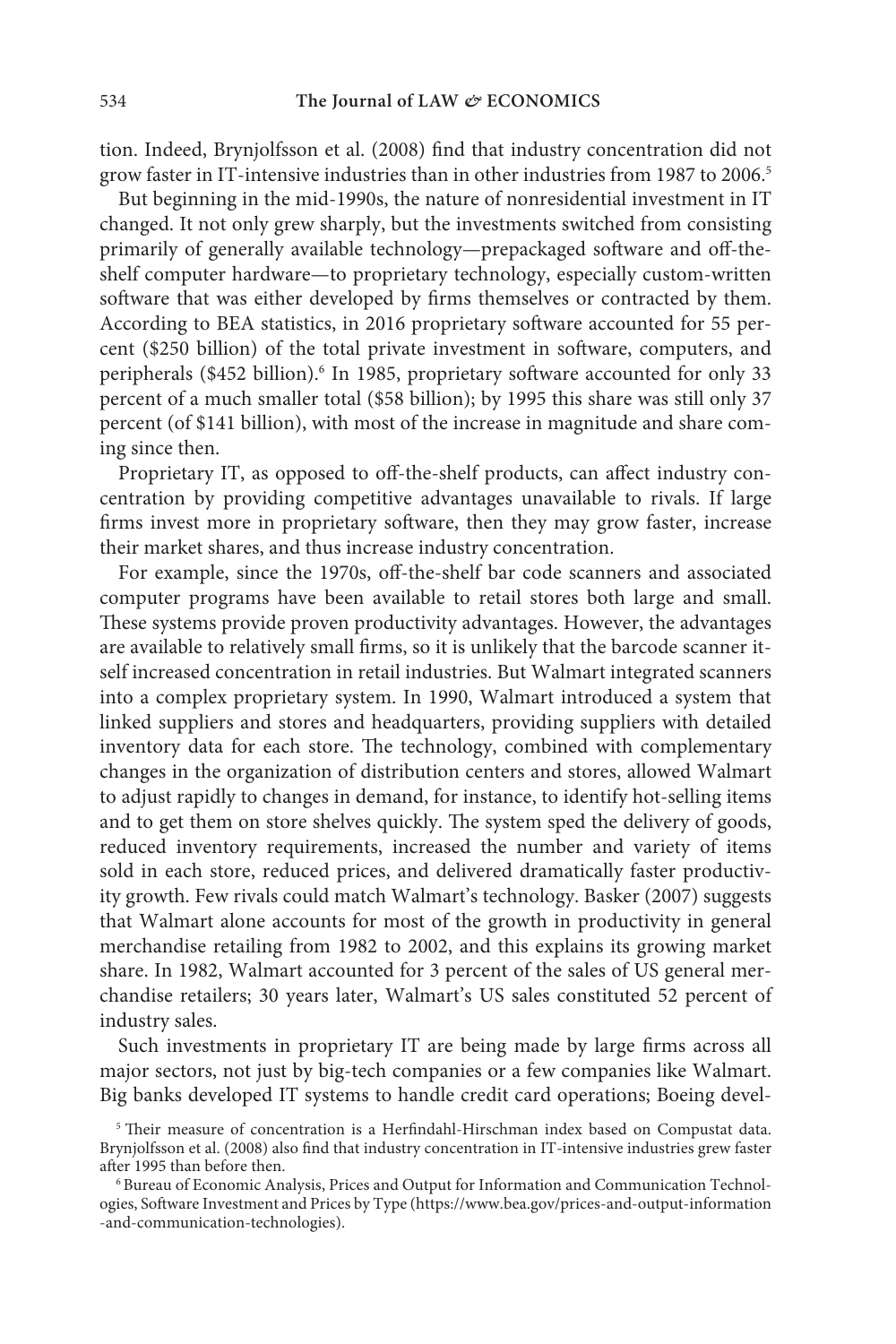oped systems to design large aircraft. Large firms invest disproportionately more in proprietary software. Software developers make up 4.1 percent of the workforce at firms with over 1,000 employees but only 1.3 percent of the workforce at firms with 50 or fewer employees (US Census Bureau 2010–17). Prepackaged software as a share of investment declines sharply with firm size, while owndeveloped software increases with firm size, dramatically so for the largest firms (Unger 2019).

Why might large firms disproportionately invest in proprietary software? One reason is that these may be the firms that are best able to implement large and risky IT projects. For instance, Bloom, Sadun, and Van Reenen (2012) find that well-managed US multinationals achieve greater productivity from their IT investments. Companies with the right talent and management may be able to grow faster, becoming dominant in their industries and raising industry concentration. In addition, IT systems might exhibit economies of scale—they have large fixed costs—that advantage large firms.

Another reason large firms might dominate investment in proprietary software is that they receive greater benefits from these investments. Large IT systems can improve service quality or facilitate targeting or price discrimination.<sup>7</sup> These investments might constitute an endogenous fixed cost in the sense of Shaked and Sutton (1983, 1987), leading to a natural oligopolistic industry structure. For instance, Ellickson (2006) finds evidence that retail industries are such natural oligopolies, and Crouzet and Eberly (2018) attribute the growth in retail industry concentration to rising investment in intangibles, including IT.

## **3. Identification**

Of course, proprietary software is not the only factor affecting industry concentration. Activity in M&A might be responsible for increased consolidation. And greater exposure to global competition could increase the market share of the most productive firms and force less efficient producers to drop out (Melitz 2003). Below I test the robustness of my main findings with controls for these and other possibly confounding variables. These factors do not appear significantly related to industry concentration.

In addition, proprietary software might be endogenous. For example, if firms with better managers are better able to implement IT systems, and if these managers independently cause firms to grow faster, then IT variables might be correlated with the error term. Also, large firms in concentrated industries might use greater IT resources to manage their enterprises, which raises the possibility of reverse causality. To achieve identification, I instrument industry IT share with a measure of the share of jobs in each industry that are sedentary. The motivation for this instrument is that computers are more readily adopted in sedentary occupations, yet industry concentration is not likely to influence the sedentariness of occupations as measured in 1977, the source year of the data. Placebo tests pro-

<sup>.7</sup> I thank a referee for pointing out the potential role of price discrimination.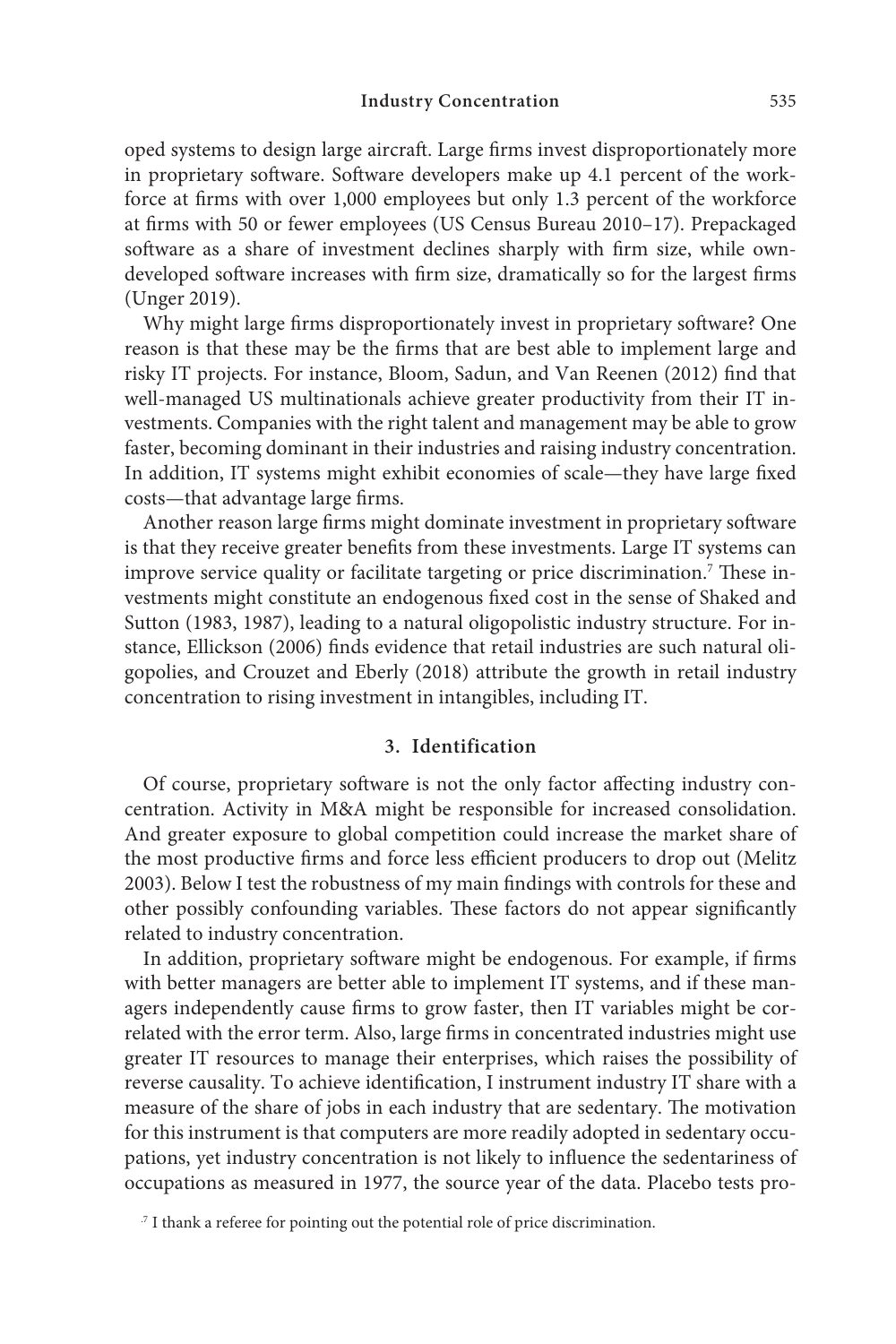vide some support for this assumption. In addition, I use two other instruments that should be independent of changes in US competition policy, especially since 1980: the IT share of the workforce in 1980 and the IT share of investment in 18 European countries.

Several papers are related to this one. This paper goes beyond Brynjolfsson et al. (2008) by using a more detailed set of industries and census-based concentration measures and using IVs. Tambe and Hitt (2012) and Harrigan, Reshef, and Toubal (2016) also use the employment share of IT workers as an independent variable to explore firms' productivity and job polarization, respectively.

#### **4. Data**

#### *4.1. Industrial Concentration*

The concentration data are for 1997–2012 and come from the quinquennial economic census reports that use the North American Industry Classification System (NAICS). The census reports the share of industry revenues (or shipments) going to the top four, eight, 20, and 50 firms in each NAICS industry at the two-, three-, four-, five-, and six-digit levels. In addition, it reports the number of establishments, annual payroll, and number of employees for the industry as a whole and for the top firms in the industry (the latter data are missing for manufacturing industries). I also use data from the 1977 economic census for the manufacturing sector, using the Standard Industrial Classification (SIC) to NAICS crosswalk to find the corresponding industry codes (see below).

Census industry definitions, even at the six-digit level, do not necessarily correspond to the market definitions needed for competition analysis (Shapiro 2018). For example, the airline industry shows increased concentration by these measures, but detailed analysis of the number of competitors for different routes shows that competition at the route level has not declined. Moreover, rising concentration at the national level appears to be accompanied by increased competition at the local level (Rinz 2018; Rossi-Hansberg, Sarte, and Trachter 2018). Nevertheless, rising concentration ratios from the economic census have been used to argue that competition is decreasing, and, in any case, they do signal an important trend that something affecting industry structure is changing, even if it is not the level of price competition.

Note that I exclude some industries in which software is a major part of their products, for reasons related to the IT variable discussed below. While some of the public concern about competition has focused on large tech firms, the focus here is on the many industries in diverse sectors experiencing rising concentration. Large tech firms might have special characteristics, such as network effects, that raise distinct concerns not shared by other sectors.

The economic census data have the advantage that they count all firms and establishments in each industry. Some studies use concentration ratios computed for public firms listed in Compustat (Grullon, Larkin, and Michaely 2017; Guttiérez and Philippon 2017). Those data have the advantage of being available an-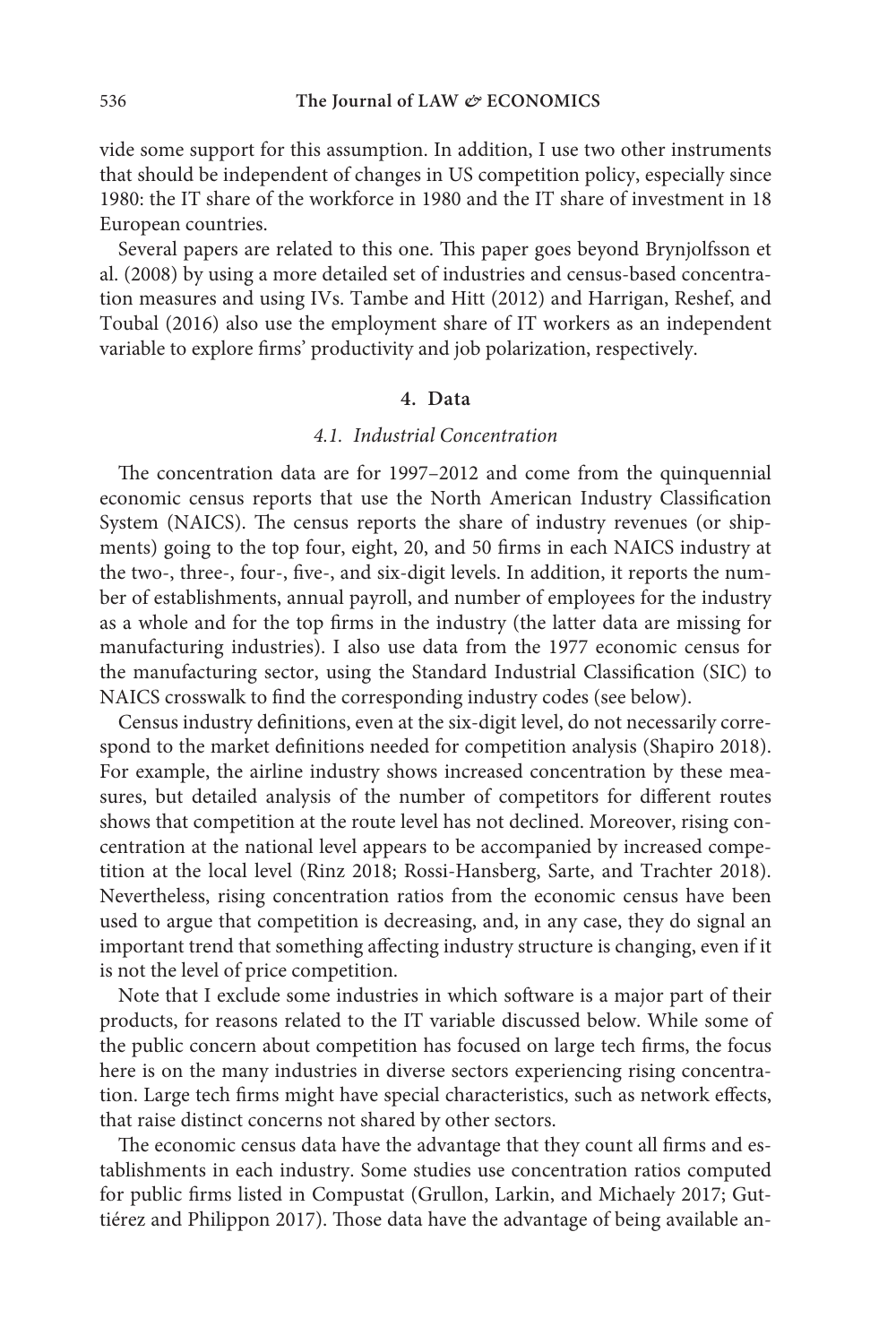nually and for a longer period of time. But they also have some disadvantages: Compustat typically reports worldwide sales, not domestic sales, and the sample excludes private firms. If one wants to analyze concentration in domestic markets, it can be misleading to use measures based on international sales. And it appears that private firms make a large difference. The Compustat concentration ratios are only weakly correlated with the ratios provided by the economic census.8 To avoid conflating issues of concentration with issues of firms' changing preferences about being publicly listed and firms' changing international exposure, I employ the economic census data.

# *4.2. Proprietary Information Technology*

This paper seeks to capture the extent to which firms use proprietary IT systems. Firms building proprietary systems typically hire software developers and systems analysts to design, build, and maintain these systems. General computer use for common office applications does not require such personnel. Proprietary systems might incorporate off-the-shelf components including software (such as SAP software), but those components tend to be bundled with firm-specific software.

For each industry, I measure proprietary IT as the software share of the workforce, specifically, the share of hours worked by IT personnel, identified as people working as computer systems analysts and computer scientists, operations and systems researchers and analysts, and computer software developers.<sup>9</sup> Since the aim is to measure the use of custom proprietary IT, I exclude industries that are involved in creating IT products,<sup>10</sup> which employ IT personnel in designing and producing products, not just in building systems for their internal use. To reduce measurement error in small industries, the sample also excludes the smallest 5 percent of industries by number of employees.<sup>11</sup>

Some proprietary IT is contracted rather than developed in-house. I assume that firms building proprietary systems typically hire software developers and systems analysts to design, build, and maintain the systems even if much of the work is done by outside contractors. In fact, the software share of the workforce

<sup>8</sup> I ran several tests. For example, I calculated the Compustat four-firm concentration ratios for 2012 for three-digit North American Industry Classification System (NAICS) industries. The correlation coefficient between these data and the corresponding four-firm ratios from the economic census is .196. See also Keil (2017), who warns about the use of Compustat concentration ratios.

<sup>9</sup> Hours worked is calculated as weeks worked last year times usual hours worked per week times the person-weight. For 2012, weeks worked is intervaled; I assign a numeric value based on the means for 2007. Note that these occupations constitute about 83 percent of all IT employees, excluding managers.

 $10$  The industries include NAICS 5112, software publishers; 5181, Internet service providers and Web search portals; 5182, data processing, hosting, and related services; 5191, other information services; 5415, computer systems design and related services; 3341, computer and peripheral equipment manufacturing; 3342, communications equipment manufacturing; 3344, semiconductor and other electronic component manufacturing; and 3345, navigational, measuring, electromedical, and control instruments manufacturing.

 $11$  The sample excludes industries with fewer than 28,748 employees.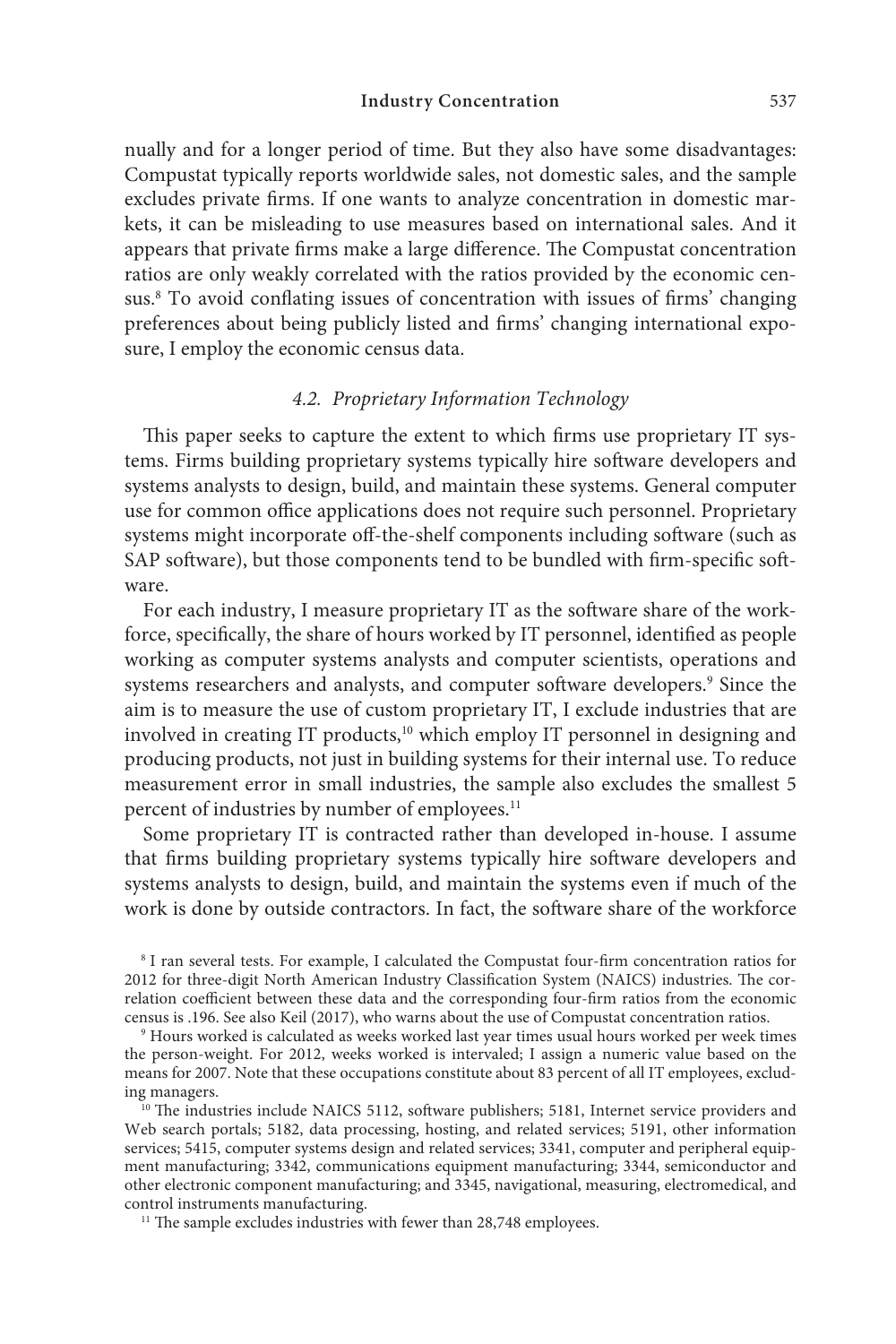is correlated with BEA software investment measures that do include contracted software.<sup>12</sup> Tambe and Hitt (2012) find that a similar labor-based measure corresponds with a variety of other measures of IT.

Data on the workforce come from the Public-Use Microdata Samples of the American Community Surveys (ACS) (Ruggles et al. 2015). These data are not available for 1997, so some of the analysis is restricted to 2002, 2007, and 2012.13 The ACS uses modified NAICS industry codes, which are reported at different levels of aggregation. Some industries are identified at the six-digit level, while others are identified only at the three-digit level. I match the reported industries to the corresponding industries in the economic census to obtain a sample of 730 industry-year observations over 3 years at different (nonoverlapping) levels of industry classification.<sup>14</sup>

I also use data for the manufacturing sector for 1977, using the 1980 Census of Population to obtain measures of the software share per industry. To make the 1977 economic census data comparable both to the Census of Population and to the later economic censuses, I match the 1977 industries. Where the target data use a higher level of industry aggregation, I average the 1977 industry data on concentration, weighting by shipments per detailed industry.

# *4.3. Operating Margins*

As a robustness check, I also look at the relationship between proprietary IT and the growth of firms' operating margins. For this analysis, the main sample consists of Compustat firms traded on US exchanges in 2000 and 2014, excluding financial firms, matched to industry IT systems data, totaling 1,532 firms.<sup>15</sup> As a

<sup>13</sup> While workforce data are available for other sources for 1997, such as the Current Population Survey, the sample sizes of those sources are far smaller than those of the American Community Surveys (ACS), which makes detailed industry analysis infeasible.

<sup>14</sup> There are 75 three-digit industries, 459 four-digit industries, 151 five-digit industries, and 45 six-digit industries. Note that there are some minor changes in the NAICS classification between 2002 and 2012, so some industries are not reported for all 3 years.

<sup>15</sup> I exclude firms that are missing data on market value, sales, and assets; firms for which research and development (R&D) exceeds half of revenues (start-up mode); and the 5 percent tails of the dependent variable (operating margin, that is, operating income after depreciation before taxes, R&D, and advertising expenses, all divided by revenues) to counter measurement error at the extremes. I use the method of Lewellen and Badrinath (1997) with the national income and product accounts investment deflator to calculate the net capital stocks. Stocks of R&D and advertising and marketing expenditures are computed using the perpetual inventory method. The R&D stock is calculated assuming a 15 percent annual depreciation rate and an 8 percent presample growth rate (Hall 1990); R&D expenditures are deflated using an R&D deflator. The advertising stock is based on advertising and marketing expenditures and assumes a 45 percent annual depreciation rate and 5 percent presample growth rate (Villalonga 2004, p. 217). Industry-level IT capital is also calculated using the perpetual inventory method in which annual investment consists of the deflated wages paid to IT

<sup>&</sup>lt;sup>12</sup> The Bureau of Economic Analysis/Bureau of Labor Statistics Integrated Gross Domestic Product Productivity accounts report the capital income of software investment by year for 61 private industries (see Bureau of Economic Analysis, Article Collection: Industry Economic Accounts, Integrated Industry-Level Production Account [available from the author on request]). I aggregated my data to match the BEA/BLS industries (my data have nearly four times as many industries) and compared the share of IT workers in the industry workforce with the share of software compensation in total gross output. The association is highly significant, with a correlation coefficient of .42.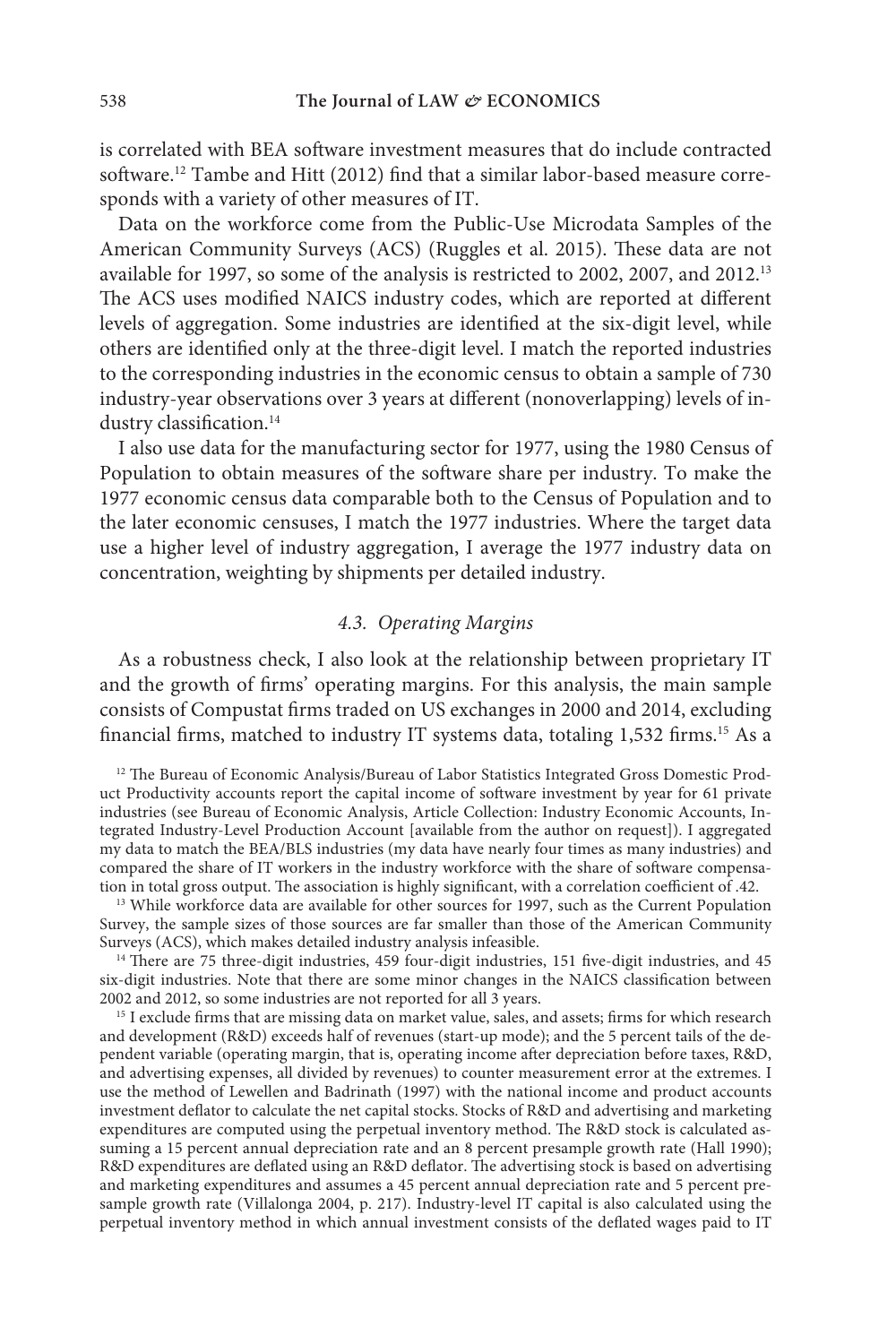control in the operating-margin regressions, I use a measure of industry regulation developed by Al‐Ubaydli and McLaughlin (2017) that is based on an industry-relevance-weighted count of words in the Code of Federal Regulations.<sup>16</sup>

## *4.4. Summary Statistics*

Tables 1 and 2 provide some summary statistics for the sample of industries. On average, IT workers account for 2.2 percent of hours worked. Table 1 shows the four concentration ratios. Relatively few industries could be described as monopolies or oligopolies; the top four firms account for the majority of revenues in only 15 percent of the industries. But industries have been growing more concentrated. Table 1 shows the mean 5-year change in concentration ratios from 1997 to 2002 and from 2002 to 2007, before the recession; the mean changes from 2007 to 2012 were smaller. Note that most of the increase in concentration can be attributed to the growing share of the top four firms; the increase in the share of the top 50 firms is not much larger than the increase for the top four. Consistent with prior literature (Schmalensee 1989), Table 2 shows that the top firms in each industry tend to have larger plants (revenues/establishment), higher labor productivity (revenues/employee), and higher pay but lower labor share of output.

Table OA1 in the Online Appendix displays the distribution of observations across industry sectors, defined as the first digit of the industry's NAICS code. It also displays the average change in the four-firm concentration ratio for each sector from 2002 to 2007. Most sectors show rising concentration, except for education and health, which have a high nonprofit component.

# **5. Empirical Findings**

## *5.1. Basic Ordinary Least Squares Regressions on Concentration Ratios*

I begin exploring the relationship between industry concentration and IT using simple ordinary least squares (OLS) regressions on the four-firm concentration ratio. The main hypothesis holds that proprietary IT allows the largest firms to increase their market shares, which increases industry concentration. Since investments in proprietary software development are highly persistent (Bessen and Righi 2019), both the level and rate of change in industry concentration should be associated with proprietary software investment.

I begin with level regressions because they have less measurement error than difference regressions. The concentration ratio for industry *i* during year *t* is

$$
C_{it} = \beta \times \Pi_{it} + \alpha_t + \delta_1 + \gamma_n + \varepsilon_{it},
$$

personnel in the industry. I assume a 15 percent depreciation rate and a 2 percent presample growth rate based on the average growth rate from 2000 to 2014. I divide the IT capital by the number of workers in each industry each year to obtain a scaled measure of IT capital per worker.

<sup>&</sup>lt;sup>16</sup> Al-Ubaydli and McLaughlin (2017) use an algorithm to probabilistically assign each section of the code to a NAICS industry for sets of two-digit, three-digit, and four-digit NAICS industries. The result is a time series of the extent of regulation for specific industries since 1970.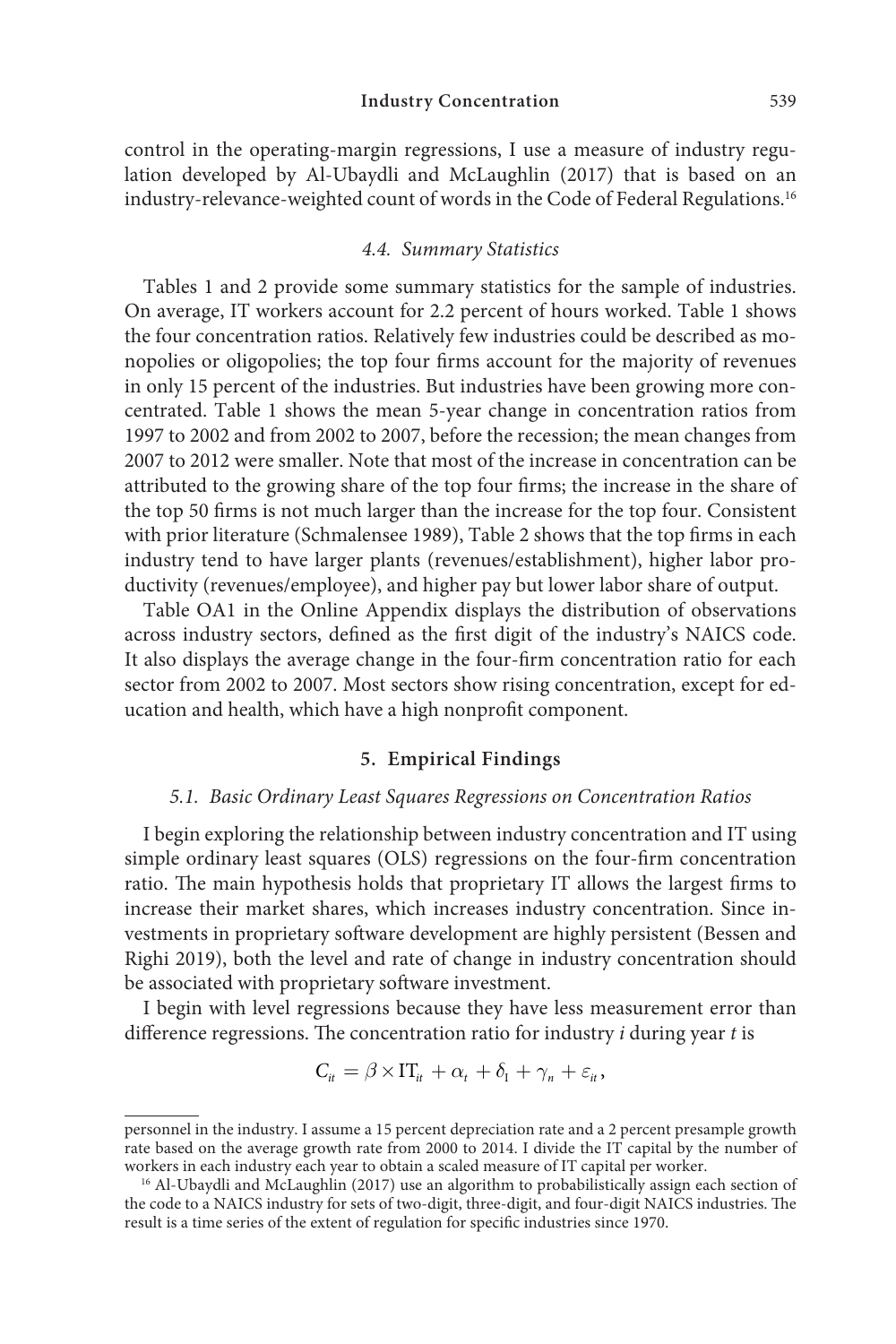|--|

**Summary Statistics**

|                                                                   | %    |
|-------------------------------------------------------------------|------|
| Information technology work hours                                 | 2.2  |
| Industries in which top four firms have $>50$ percent of revenues | 15.1 |
| Share of industry revenue:                                        |      |
| Top four firms                                                    | 27.8 |
| Top eight firms                                                   | 36.0 |
| Top 20 firms                                                      | 46.6 |
| Top 50 firms                                                      | 55.9 |
| Change in market share, mean from 1997–2002 and 2002–7:           |      |
| Top four firms                                                    | 1.43 |
| Top eight firms                                                   | 1.60 |
| Top 20 firms                                                      | 1.67 |
| Top 50 firms                                                      | 1.70 |

**Note.** The sample includes 808 industries with data on the information technology share in 1997, 2002, 2007, and 2012. Changes in industry revenue are 5-year averages.

| Table 2                         |
|---------------------------------|
| <b>Industry Characteristics</b> |

|                            |          | Top Four |
|----------------------------|----------|----------|
|                            | Industry | Firms    |
| Revenues per establishment | 1,664    | 7,200    |
| Revenues per employee      | 146.4    | 194.8    |
| Average annual pay         | 32.3     | 36.7     |
| Wage bill per revenues     | 23.5     | 19.4     |

**Note**. The sample excludes manufacturing. Values are in thousands of dollars and are deflated by the gross domestic product deflator, which equals 1 for 2009. *N =* 355.

where IT<sub>*it*</sub> is the measure of proprietary IT use,  $\delta$ <sub>*I*</sub> is a dummy variable for industry sector (one-digit NAICS code), and *γn* is a dummy variable for the number of digits in the industry definition. The latter dummy variable is included because more narrowly defined industries are likely to have higher concentration ratios, all else equal. Table OA3 in the Online Appendix breaks out the regression for the four-firm concentration ratio by industry-digit levels. All show an association between IT share and industry concentration, but the estimates for more narrowly defined industries are larger and have greater statistical significance.

Table 3 presents results of basic regressions on the four-firm concentration ratio. (Corresponding regressions on the eight-firm, 20-firm, and 50-firm concentration ratios can be found in Table OA2 in the Online Appendix.) Column 1 shows OLS regressions on the pooled (2002–12) concentration ratios with heteroskedasticity-robust standard errors without the industry-sector dummy  $\delta$ <sup>*I*</sup>. The coefficient of the share of IT workers in the workforce is both economically and statistically significant. The sample mean of the software share of hours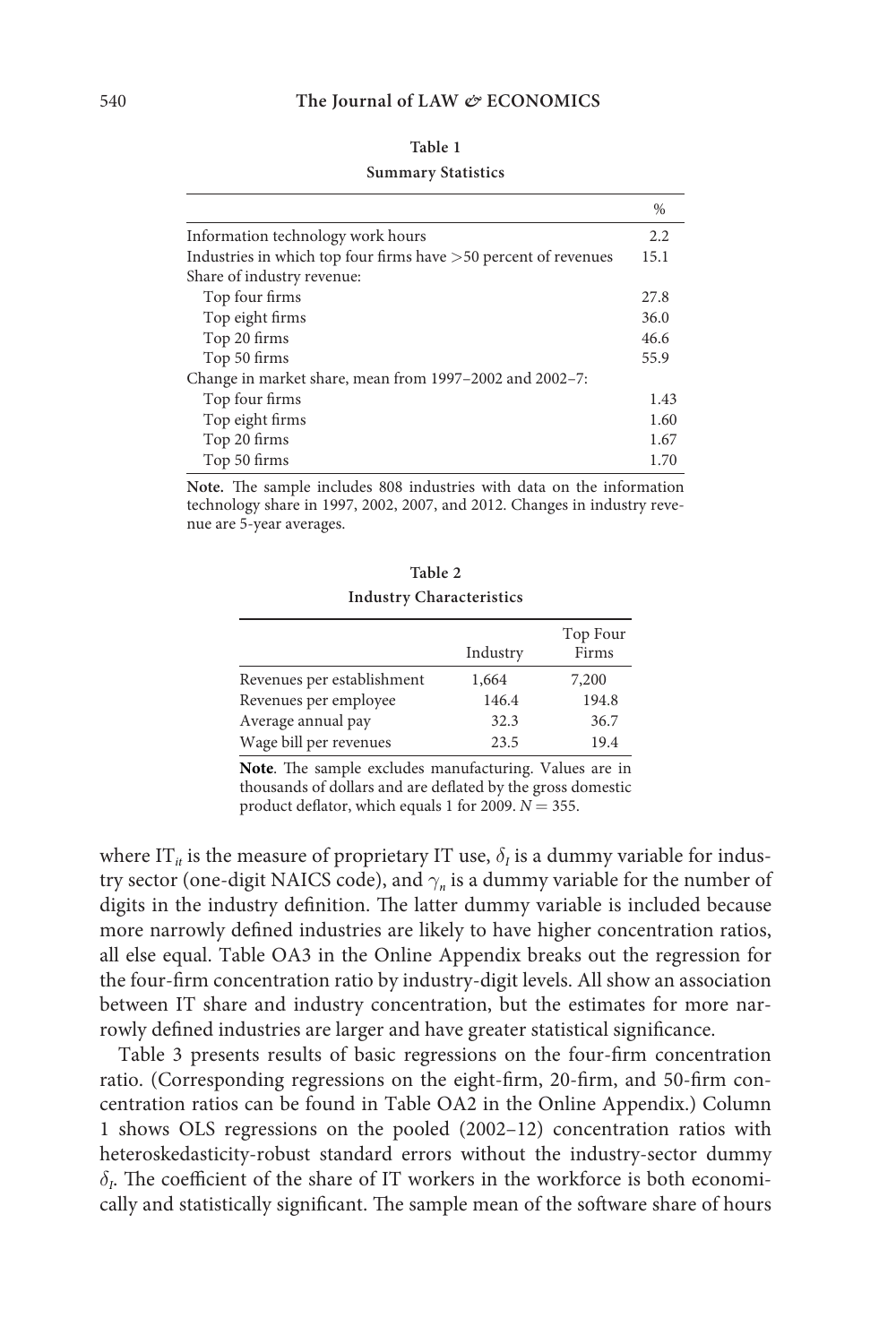|                                   |                                                                                                |                                                                    |                                 | 1997-2012                                                | $\Delta$ CR4:               | 1997-2012                                        |                        |
|-----------------------------------|------------------------------------------------------------------------------------------------|--------------------------------------------------------------------|---------------------------------|----------------------------------------------------------|-----------------------------|--------------------------------------------------|------------------------|
|                                   |                                                                                                | $\begin{array}{c c}\n & 2002-12 \\ \hline\n(1) & (2)\n\end{array}$ | $\widehat{c}$                   | $(4)$                                                    | $\frac{1997-2007}{(5)}$     | $\odot$                                          | $\frac{1}{2}$          |
| Information technology share      | $2.14**$<br>(.32)                                                                              | $1.99**$<br>(.31)                                                  | $\frac{1.27}{4}$                |                                                          |                             |                                                  | $.66*$<br>(.28)        |
| Scaled coefficient                |                                                                                                |                                                                    |                                 |                                                          |                             | 2.75                                             |                        |
| Sedentariness                     |                                                                                                |                                                                    |                                 | $\begin{array}{c} 3.17 \\ 19.81** \\ (7.48) \end{array}$ | $.56$<br>3.49+<br>(2.07)    |                                                  |                        |
|                                   |                                                                                                |                                                                    |                                 |                                                          |                             |                                                  |                        |
| 1980 Information technology share |                                                                                                |                                                                    |                                 |                                                          |                             | $6.34**$<br>(1.56)<br>Yes<br>Yes<br>Yes<br>I,829 |                        |
|                                   |                                                                                                |                                                                    |                                 |                                                          |                             |                                                  |                        |
| Industry-digit dummies            |                                                                                                |                                                                    |                                 | $\frac{\text{Yes}}{\text{No}}$                           | $_{\rm Y_{\rm 5}}^{\rm Fe}$ |                                                  |                        |
| Sector dummies                    |                                                                                                |                                                                    | $\frac{\text{Yes}}{\text{Yes}}$ |                                                          |                             |                                                  |                        |
| $\geq$                            | $\begin{array}{c} \gamma_{\rm{es}} \\ \textrm{No} \\ \gamma_{25} \\ \textrm{.184} \end{array}$ | $\frac{\text{Yes}}{\text{Yes}}$<br>725                             |                                 | 1,829                                                    | 844                         |                                                  | $26$<br>$72$<br>$.004$ |
| $\ensuremath{R^{2}}\xspace$       |                                                                                                | .257<br>179                                                        |                                 | .163                                                     |                             | .181                                             |                        |
| Within $R^2$                      |                                                                                                |                                                                    | $.222$<br>$.128$                |                                                          |                             |                                                  |                        |
|                                   |                                                                                                |                                                                    |                                 |                                                          |                             |                                                  |                        |

Regressions on Four-Firm Concentration Ratios **Regressions on Four-Firm Concentration Ratios Table 3**

**Note.** The dependent variable is the share of revenues accounted for by the top four firms. Heteroskedasticity-robust standard errors are in parentheses. All regressions include year dummies, level regressions include industry-digit dummies, and fixed-effects regressions include one-digit North American Industry Classification System (NAICS) controls. Column 3 weights results by shipment or revenues. mation technology (IT) share of the workforce from the 1980 census, using the walkway to NAICS industries. Column 7 uses the share mation technology (IT) share of the workforce from the 1980 census, using the walkway to NAICS industries. Column 7 uses the share umns 4–7 are weighted by shipments or revenues using instruments not available for the sample of industries used in the ordinary least squares estimates in columns 1 and 2. The scaled coefficient for the reduced-form IV regressions is determined by dividing the regression coefficient by that obtained by regressing the IT share of the workforce on the instrument with year and sector fixed effects for industries Note. The dependent variable is the share of revenues accounted for by the top four firms. Heteroskedasticity-robust standard errors are in parentheses. All regressions include year dummies, level regressions include industry-digit dummies, and fixed-effects regressions nclude one-digit North American Industry Classification System (NAICS) controls. Column 3 weights results by shipment or revenues. The reduced-form instrumental variable (IV) regressions in columns 4 and 5 regress the dependent variable on sedentariness using occupational measures from 1977 apportioned to industries in the 1980 census. Column 6 regresses industry concentration against the inforof IT in investment for 18 European Union countries as an instrument in a two-stage least squares regression. The IV regressions in columns 4–7 are weighted by shipments or revenues using instruments not available for the sample of industries used in the ordinary least squares estimates in columns 1 and 2. The scaled coefficient for the reduced-form IV regressions is determined by dividing the regression coefficient by that obtained by regressing the IT share of the workforce on the instrument with year and sector fixed effects for industries The reduced-form instrumental variable (IV) regressions in columns 4 and 5 regress the dependent variable on sedentariness using occupational measures from 1977 apportioned to industries in the 1980 census. Column 6 regresses industry concentration against the inforof IT in investment for 18 European Union countries as an instrument in a two-stage least squares regression. The IV regressions in colwith both measures. The scaling factor is 6.24 for sedentariness and 2.43 for the 1980 IT share of the workforce. with both measures. The scaling factor is 6.24 for sedentariness and 2.43 for the 1980 IT share of the workforce.

**+**Significant at the 10 percent level.

\* Significant at the 5 percent level. Significant at the 5 percent level.

\*\* Significant at the 1 percent level. \*\* Significant at the 1 percent level.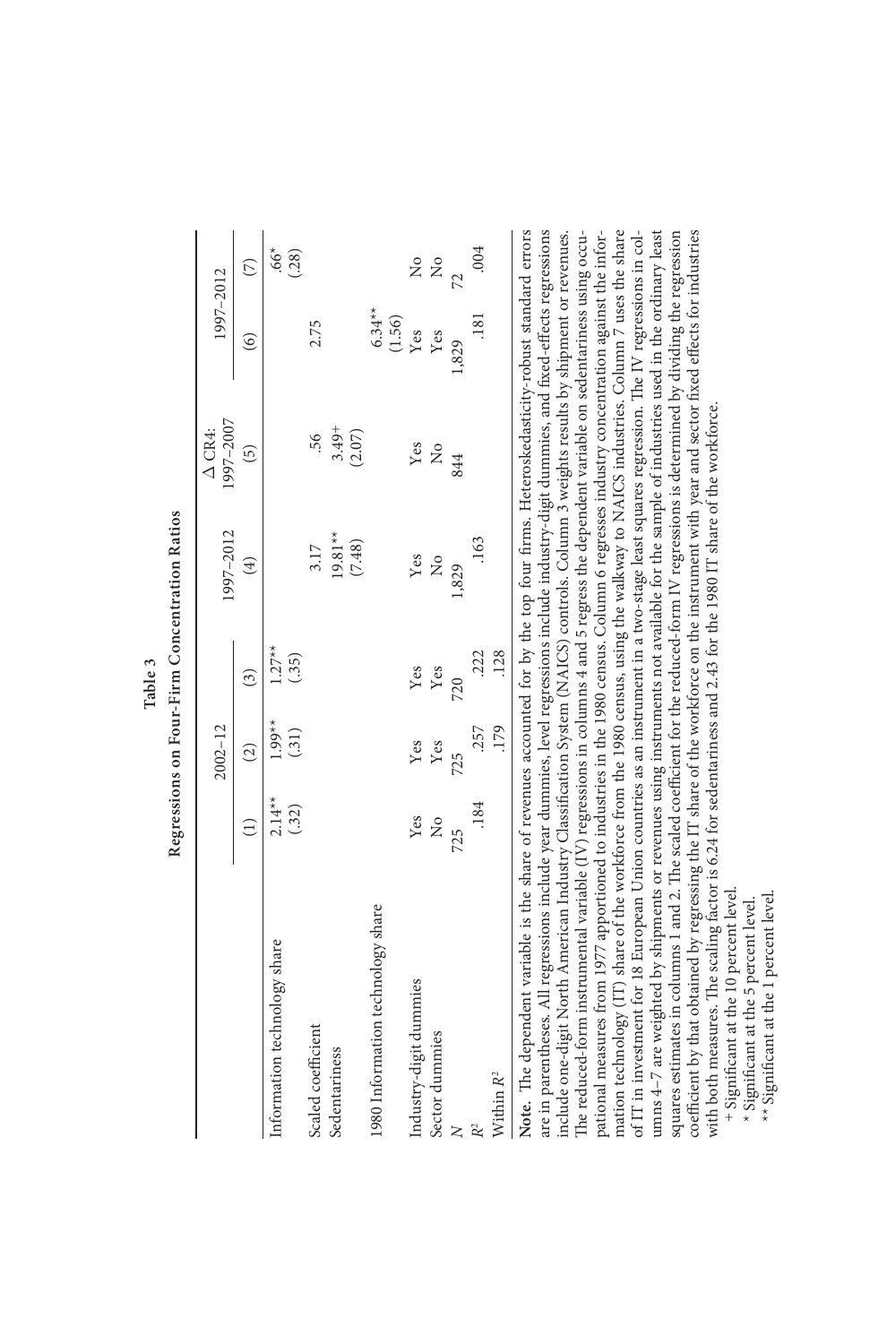worked is 2.2 percent. At this mean, the software share is associated with an increase in the revenue share of the top four firms of 2.2 percent  $\times$  2.14 = 4.7 percent. This is comparable to the increase in four-firm concentration ratios reported by Autor et al. (2017) for most sectors since 1982. Since the share of IT workers was only .4 percent in 1980, proprietary IT use appears to account for most of the increase in industry concentration since then, loosely speaking.<sup>17</sup>

Since the panel is largely cross-sectional—the time dimension is at most three observations—estimates with full industry fixed effects may not be consistent, and measurement error attenuation of coefficients could be severe. Adding industry-sector fixed effects  $\delta$ <sub>I</sub> provides a degree of control for omitted variables associated with industry characteristics. Column 2 shows this estimate, which is slightly smaller. The within  $R^2$ -values are substantial, which suggests that even in this short panel, time variation provides significant identification.

One concern is that these estimates are unrepresentative because the sample does not accurately reflect business activity. The industries defined by the census vary substantially by size. Column 3 repeats the analysis of column 2 but weights observations by industry shipments or revenues.18 The coefficient is somewhat smaller.

#### *5.2. Instrumental Variable Estimates*

Firms' investments in IT might be endogenous, reflecting other factors that could also be related to industry concentration. To correct for endogeneity, I estimate the relationships using three instrumental variables. The ideal instrument should be correlated with (but independent of) IT, and it would also plausibly satisfy the exclusion restriction; that is, the ideal instrument would not influence industry concentration except through IT.

It is easier to implement computer technology in industries with more sedentary employees because seated employees can more advantageously use desktop computers or terminals. These industries should therefore tend to adopt IT somewhat earlier and somewhat more intensively, all else equal. Thus, to instrument the software share of hours, my main IV is a measure of industry sedentariness derived from the *Dictionary of Occupational Titles* (US Department of Labor 1977). The US Department of Labor has sought to define aspects of some 14,000 jobs, including a measure of how sedentary the job is, publishing the fourth edition of this work in 1977.<sup>19</sup> This was before most occupations used computers, so

<sup>18</sup> The weighted regression should also reduce measurement error in the software share—some small industries likely suffer from sampling variance because of limited data in the ACS.

<sup>19</sup> The *Dictionary of Occupational Titles* reports a job characteristic called strength, which rates the physical demands of the job on a scale of 1, for sedentary occupations, to 5, for very heavy work. Only the first category relates to sedentariness; the other categories relate to level of exertion required. Since the England and Kilbourne (2013) data report averages for an occupation, I flag an occupation as being sedentary if its strength rating is less than 2.

<sup>&</sup>lt;sup>17</sup> One concern is that many firms in education and health care are nonprofit, which perhaps biases the results. Repeating these regressions but excluding those industries (results not shown) makes little difference in the coefficients.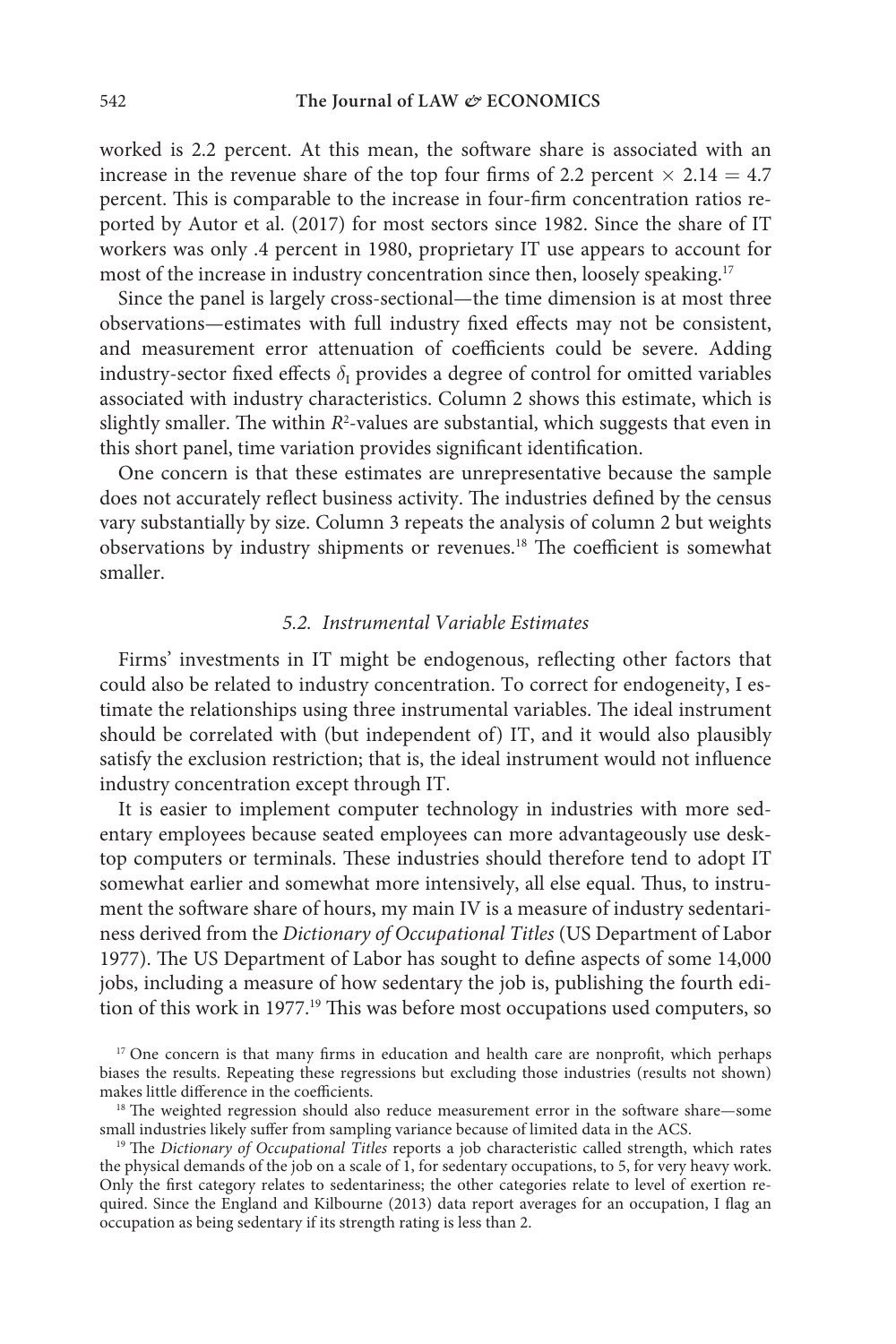computers likely had little effect on the sedentariness of occupations. England and Kilbourne (2013) map the *Dictionary of Occupational Titles* occupations to detailed occupation census codes, averaging them to this higher level of aggregation. Using those occupations, I calculate the distribution of sedentary occupations across industries using the 1980 census Public-Use Microdata Sample.<sup>20</sup>

The endogenous variable, the software share of the workforce, derives from the ACS. However, the ACS was not conducted in 1997. For this reason, rather than estimating a two-stage least squares regression for 1997–2012, I estimate a reduced-form IV regression, directly regressing industry concentration on the IV sedentariness.<sup>21</sup> This instrument should be correlated with the endogenous variable. Table OA4 in the Online Appendix shows correlation coefficients and firststage regressions indicating that the instrument is strong.<sup>22</sup>

Sedentariness and computer use vary substantially across sectors. Table OA5 in the Online Appendix shows the mean sedentariness of each one-digit NAICS sector and the index for the lowest and highest industry scores in each sector. The link between this IV and the software share is not driven mainly by a few industries or sectors<sup>23</sup>

One concern is that sedentariness might be linked to other occupational characteristics that somehow affect industry concentration. In particular, while sedentary occupations are more likely to involve the use of computers, they are also more likely to involve handling paper documents. Sedentariness is likely correlated with the use of desks, paper, and pencils. DiNardo and Pischke (1997) famously find that pencil use is correlated with higher wages, which likely reflects unobserved characteristics of workers who select into pencil-using occupations. Sedentariness might well be correlated with such characteristics and with higher wages.

These correlated variables might cause a problem for the estimation if they are also correlated with the outcome variable, industry concentration. Evidence in

<sup>20</sup> To use sedentariness as an instrument, I need to map it to the same industry categories used for the dependent variable, industrial concentration. For the analysis of concentration from 1997 through 2012, I develop a walkway to map the 1980 census industries to the NAICS categories used in the economic censuses, using the most disaggregated classifications possible.

 $21$  For the analysis from 1977 to 2002, I aggregate the data to industry categories that correspond to the ACS, so a full two-stage least squares regression is possible. Aggregation dilutes the concentration measures, so a disaggregated approach is preferred for the main analysis.

 $22$  The correlation coefficients for 2002, 2007, and 2012 range from .307 to .328, and the regression coefficients are highly significant. One concern is that the increase in mobile computing might correspond to a weakening of the instrument, which is based conceptually on desktop computing. While the regression coefficient on the sedentariness variable does decline somewhat after 2002, this difference is not statistically significant, and the correlations and regression  $R^2$ -statistics do not weaken.

<sup>23</sup> Finance, real estate, and business services is the most sedentary sector (mean .70), while agriculture is the least sedentary (mean of .14). However, the differences in the sedentariness index between the low and high scores in each sector show that there is significant variation in the index within sectors. For example, in manufacturing, animal slaughtering and processing has a sedentariness index of .12, but aerospace products and parts has a sedentariness index of .73. Moreover, the correlation between sedentariness and IT share of the workforce, estimated for 2002, 2007, and 2012, is substantial for all sectors except other services.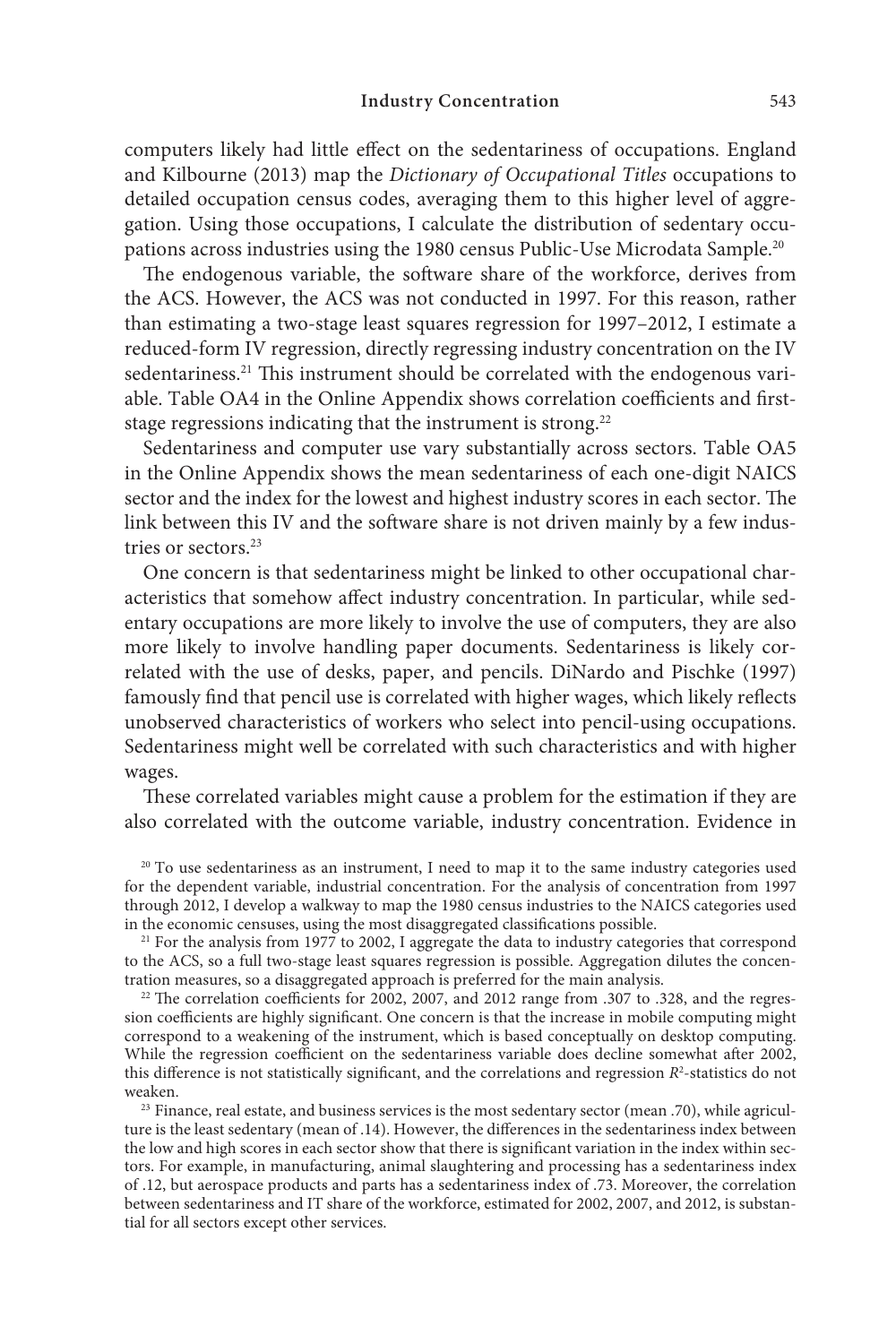|                                | Manufacturing Industries<br>Four-Firm Concentration<br>Ratio |                   | <b>Compustat Firms Operating</b><br>Margin |                  |  |
|--------------------------------|--------------------------------------------------------------|-------------------|--------------------------------------------|------------------|--|
|                                | 1977                                                         | 1997-2012         | 1977                                       | 2000-2014        |  |
| Sedentariness                  | .19<br>(.21)                                                 | $1.06**$<br>(.20) | .07<br>(.05)                               | $.27**$<br>(.02) |  |
| Year dummies                   | No                                                           | Yes               | No                                         | Yes              |  |
| SIC two-digit industry dummies | No                                                           | No                | Yes                                        | Yes              |  |
| Capital and intangible stocks  | No                                                           | No                | Yes                                        | Yes              |  |
| N                              | 79                                                           | 185               | 1,179                                      | 31,346           |  |
| $R^2$                          | .012                                                         | .200              | .651                                       | .625             |  |

#### **Table 4 Placebo Tests**

**Note.** Robust standard errors are in parentheses. The sedentariness index is assigned to firms via the North American Industry Classification System (NAICS) classification assigned by the census; consequently, the firms in the 1977 sample also appear in 1998 or later when NAICS codes were assigned. The 1 percent tails of the dependent variable are excluded. The firm regression is weighted by real sales. SIC = Standard Industrial Classification.

\*\* Significant at the 1 percent level.

Table OA6 in the Online Appendix suggests that this second correlation is not a significant problem. Table OA6 regresses several measures of industry concentration and the growth in industry concentration against three industry characteristics: the share of workers in professional and managerial occupations, the mean years of schooling of workers in the industry, and the mean log industry wage.24 These estimates appear to rule out the possibility that the correlation between sedentariness and industry concentration spuriously reflects the effect of professional or managerial work, education, or wages.

Further evidence in support of the validity of the exclusion restriction comes from placebo tests. Table 4 reports regressions on industry concentration in the manufacturing sector using data from the 1977 economic census and the economic censuses of 1997, 2002, 2007, and 2012. The regressions show that the IV is not significantly correlated with the four-firm concentration ratio in 1977, but the association is highly significant for the more recent sample of manufacturing industries. The assumption in this paper is that the correlation during the recent period reflects the greater use of IT since 1977. A similar pattern is seen in the the regressions of firms' operating margins on the IV with various controls corresponding to the analysis below. Again, the coefficient for 1977 is not significant, while the coefficient for the recent period is highly significant.

This finding does not definitively eliminate the possibility that some third factor could be responsible for a spurious link between proprietary IT use and in-

<sup>&</sup>lt;sup>24</sup> The regressions also include dummy variables for year, industry sector, and the number of digits in the industry classification, as are used in the regressions on industry concentration. Joint tests of the significance of these variables cannot reject the null hypothesis that they are all 0. Individually, the coefficients are not statistically significant except for weak significance (10 percent level) of the wage variable in the two broadest measures of industry concentration.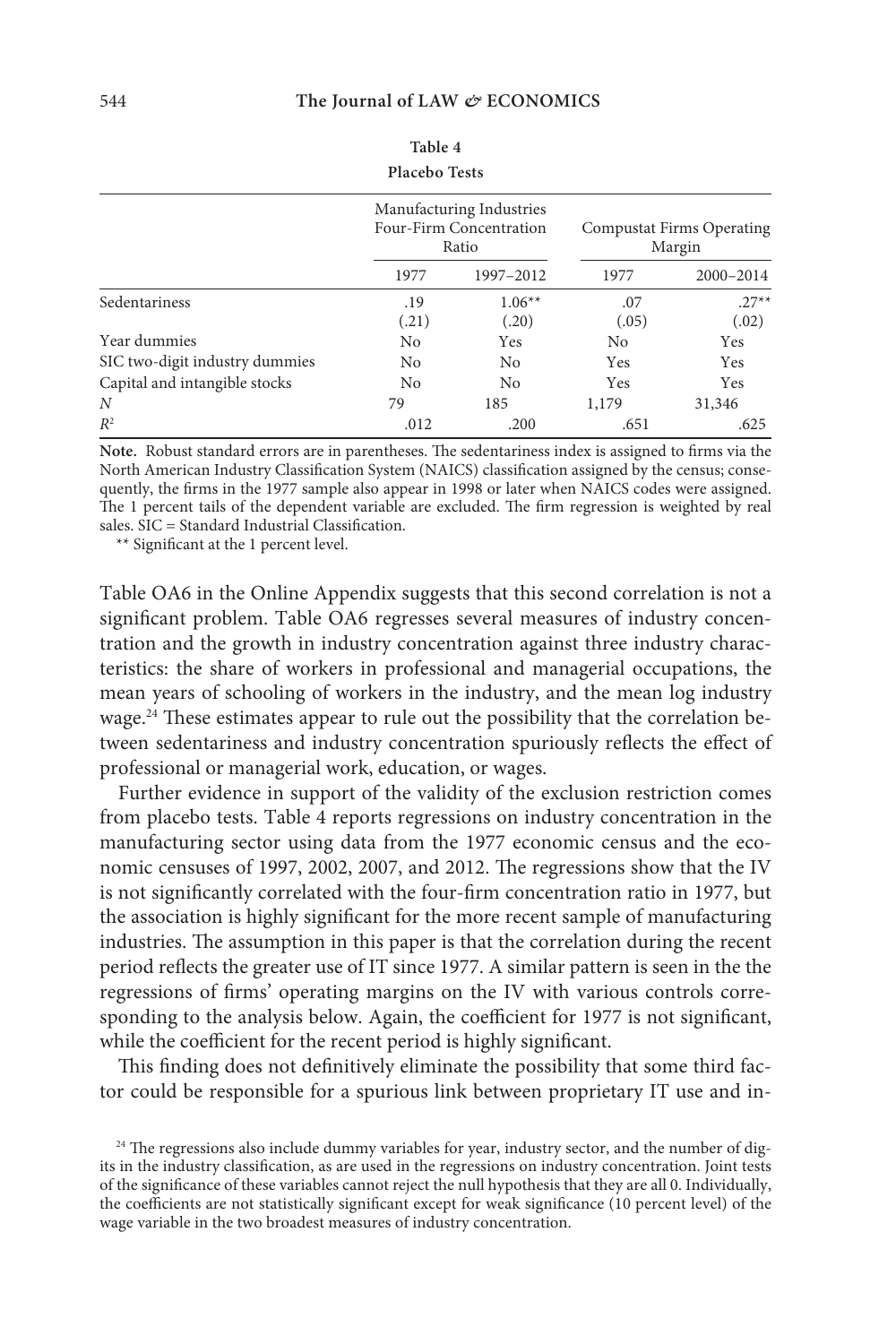dustry concentration or operating margins. However, it does mean that a third factor could not have had significant influence prior to 1980, and its influence must have grown more or less concurrently with the rapid growth in the use of IT systems after 1980.

To bolster the validity of this IV analysis, I use two other instruments directed to the concern that rising concentration might reflect changes in US competition policy, especially after the 1980s. The first instrument uses the share of software developers in each industry's workforce with data from the 1980 census Public-Use Microdata Sample. This should be independent of subsequent policy changes.

The second instrument measures the share of software investment in total investment of the industries of 18 European countries obtained from the EU KLEMS database (Jäger 2018).<sup>25</sup> These data are grouped into far fewer industrial categories (24 that match the economic census), so for each European industry I calculate a weighted average (by shipments or revenues) of the US industry concentration and software share variables. To the extent that competition policy differs between the US and Europe, this instrument should be independent of US policy yet still be correlated with US IT use. Industry concentration in Europe reflects factors such as the formation of EU common markets. Empirical studies differ as to whether industry concentration is rising or falling in Europe since 2000, but competition policy is seen to differ significantly (Gutiérrez and Philippon 2017; Bajgar et al. 2019). Both supplementary instruments should be independent of US policy since the 1980s, although they might be correlated with some third factor associated with industry concentration other than IT.

In Table 3, column 4 shows the level regression using the sedentariness measure in a reduced-form IV model. The coefficient on sedentariness is highly significant. To compare this estimate with the OLS estimates, it is necessary to scale them. I estimate a scaling factor by regressing the software share of the workforce on sedentariness with controls for year and sector for industries where both data items are available. The scaled coefficient is 3.17, which is somewhat higher than the OLS coefficients.

The levels of industry concentration observed in the pooled sample roughly capture the increase in concentration brought about by the adoption of proprietary IT occurring mainly since 1980 or so. A further test is to see whether IT is also related to the growth in concentration occurring during the sample period. Column 5 of Table 3 shows reduced-form IV estimates of a 5-year change in concentration ratios. I exclude changes after 2007 because of possible confounding effects of the recession. The coefficient on sedentariness is marginally significant, and the scaled coefficient estimate is smaller, perhaps because of measurement error issues. At the sample mean, the software share is associated with a 5-year increase in the four-firm concentration ratio of  $.56 \times 2.2$  percent  $= 1.2$  percent.

<sup>&</sup>lt;sup>25</sup> The countries, determined by data availability, are Austria, Cyprus, the Czech Republic, Denmark, Estonia, Finland, France, Germany, Greece, Hungary, Italy, Latvia, Luxembourg, the Netherlands, Portugal, Slovenia, Spain, and Sweden.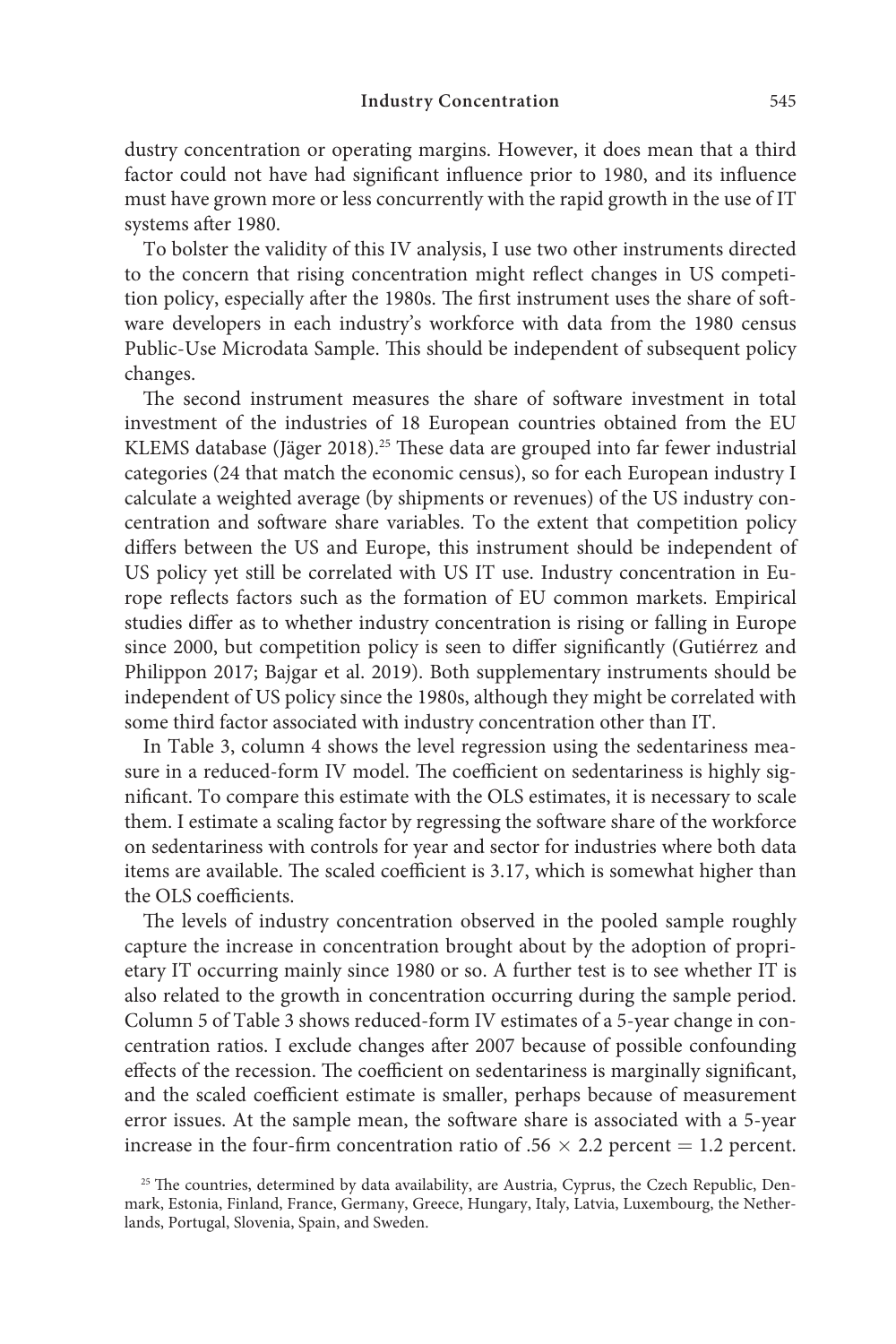This is slightly smaller than the actual change in the mean four-firm concentration ratio from 2002 to 2007 shown in Table 1, 1.43 percent.

To further bolster the analysis, column 6 shows results using the 1980 software share of the workforce in a reduced-form IV estimation. The coefficient is highly significant, and the scaled version is slightly smaller than in column 4. Column 7 shows a full two-stage least squares estimation using the aggregated industry categories of the EU KLEMS data set. The coefficient is significant at the 5 percent level; it is smaller, but that is not surprising given that the industries are more highly aggregated.

## *5.3. Long Differences*

Table 5 extends this analysis by looking at the change in the four-firm concentration ratio from 1977 to 2002. This sample is for the manufacturing sector only because of limitations in the available public data.<sup>26</sup> The first column uses the 1980 estimate of the software share, and the second column measures the difference between the software shares in 1980 and 2002. The third column repeats the regression in column 1 using IV estimations. In all of the regressions, the coefficient on the software share is significant. The table also shows the sample means of the IT measures and product of the means and the software share coefficient. In each estimation, the software share accounts for a 3–5 percent rise in industry concentration, roughly corresponding to the actual increase found by Autor et al. (2017). In other words, IT use appears to account for much of the rise in industry concentration.

## *5.4. Other Variables*

Other factors likely affect industry concentration in some sectors as well. These factors might confound the analysis if they are correlated with proprietary IT use and industry concentration. Table 6 considers some possibly confounding variables: the number of establishments, M&A activity, exposure to imports, and industry growth. Including these variables in regressions along with the measure of proprietary IT use provides a robustness check on the IT coefficient.

Column 1 includes the number of industry establishments. The more establishments in an industry, the harder it might be for a few firms to capture a large market share. In addition, rising entry barriers would tend to reduce the number of establishments, which would drive up concentration. Including this variable does not significantly change the coefficient on proprietary IT use, and the coefficient on the number of establishments is weakly significant ( $P = .092$ ), negative, and small. A supplementary regression (not shown) on the change in industry concentration from 2002 to 2007 against the change in industry establishments

<sup>&</sup>lt;sup>26</sup> The sample also excludes industries in which software development is part of the product, and it excludes the 1 percent tails in the dependent variable (one observation each) to limit measurement error.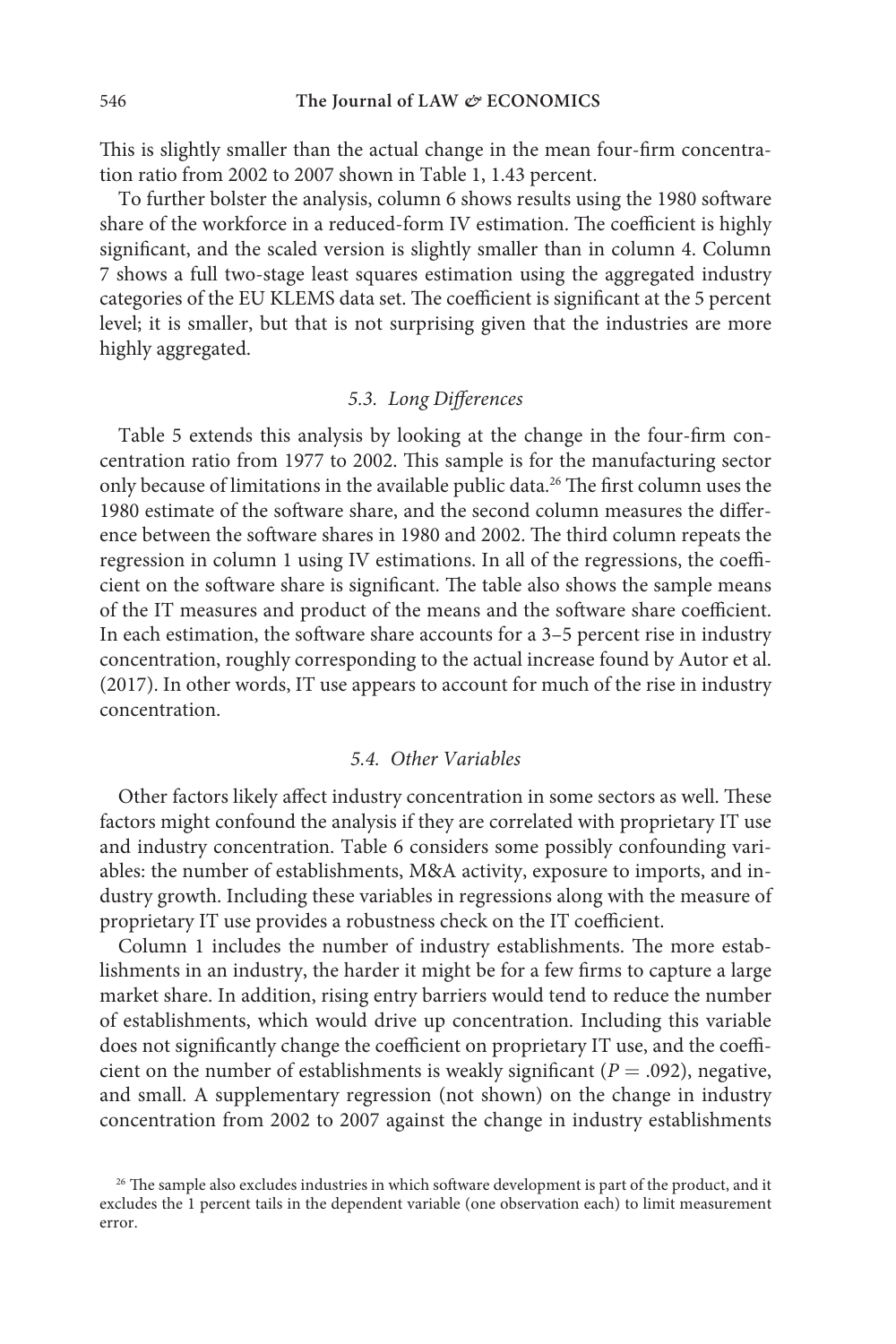| <br>۰,<br>×<br>۰. | ×<br>т. |
|-------------------|---------|
|-------------------|---------|

|                                   |          | Ordinary Least<br>Squares | Instrumental<br>Variable |
|-----------------------------------|----------|---------------------------|--------------------------|
|                                   | (1)      | (2)                       | (3)                      |
| 1980 Information technology share | $8.98**$ |                           | $7.59**$                 |
|                                   | (1.43)   |                           | (2.67)                   |
| Change                            |          | $1.76+$                   |                          |
|                                   |          | (1.05)                    |                          |
| $R^2$                             | .154     | .053                      | .15                      |
| Mean                              | .55      | 1.55                      | .55                      |
| Average effect                    | 4.90     | 2.74                      | 4.14                     |

| Long Difference in Four-Firm Concentration Ratio |  |  |
|--------------------------------------------------|--|--|
|                                                  |  |  |

**Note.** The dependent variable is the change in the share of revenues accounted for by top-four firms in manufacturing industries. Heteroskedasticity-robust standard errors are in parentheses. The information technology (IT) share is instrumented with sedentariness using occupational measures from 1977 apportioned to industries in the 1980 census. The 1 percent tails of the dependent variable are excluded. The null hypothesis that the IT share is exogenous in the instrumental variable regression cannot be rejected ( $P = .352$ ).  $N = 71$ .

**<sup>+</sup>** Significant at the 10 percent level.

\*\* Significant at the 1 percent level.

|                                           | (1)       | (2)      | (3)      | (4)       | (5)      |
|-------------------------------------------|-----------|----------|----------|-----------|----------|
| Information technology share              | $1.88**$  | $1.80**$ | $2.00**$ | $3.15***$ | $1.70**$ |
|                                           | (.31)     | (.35)    | (.32)    | (.64)     | (.33)    |
| Establishments (1,000s)                   | $-.00$    |          |          |           | $-.00**$ |
|                                           | $(.00)^*$ |          |          |           | (.00)    |
| Mergers and acquisitions index, 1985-2001 |           | $-2.79$  |          |           | $-3.01$  |
|                                           |           | (2.78)   |          |           | (2.53)   |
| Import penetration                        |           |          | $-1.85$  |           | $-1.34$  |
|                                           |           |          | (3.99)   |           | (3.76)   |
| Output growth, 1980–2002                  |           |          |          | .05       |          |
|                                           |           |          |          | (1.06)    |          |
| Ν                                         | 724       | 661      | 725      | 276       | 660      |
| $\mathbb{R}^2$                            | .287      | .274     | .257     | .401      | .302     |
|                                           |           |          |          |           |          |

| Table 6                               |  |
|---------------------------------------|--|
| <b>Possible Confounding Variables</b> |  |

**Note.** Results are for ordinary least squares regressions on pooled industries for 2002, 2007, and 2012. The dependent variable is the four-firm concentration ratio. Robust standard errors are in parentheses. All regressions include industry-digit, year, and sector dummies.

\* Significant at the 5 percent level.

\*\* Significant at the 1 percent level.

shows no significant relationship. Thus, the number of establishments does not confound the IT relationship.

Column 2 includes a measure of M&A activity. Grullon, Larkin, and Michaely 2017) argue that M&As are a major reason that industry concentration is rising, which they attribute to lax antitrust enforcement. To measure industry M&A activity, I used an index of M&A activity calculated as the aggregate number of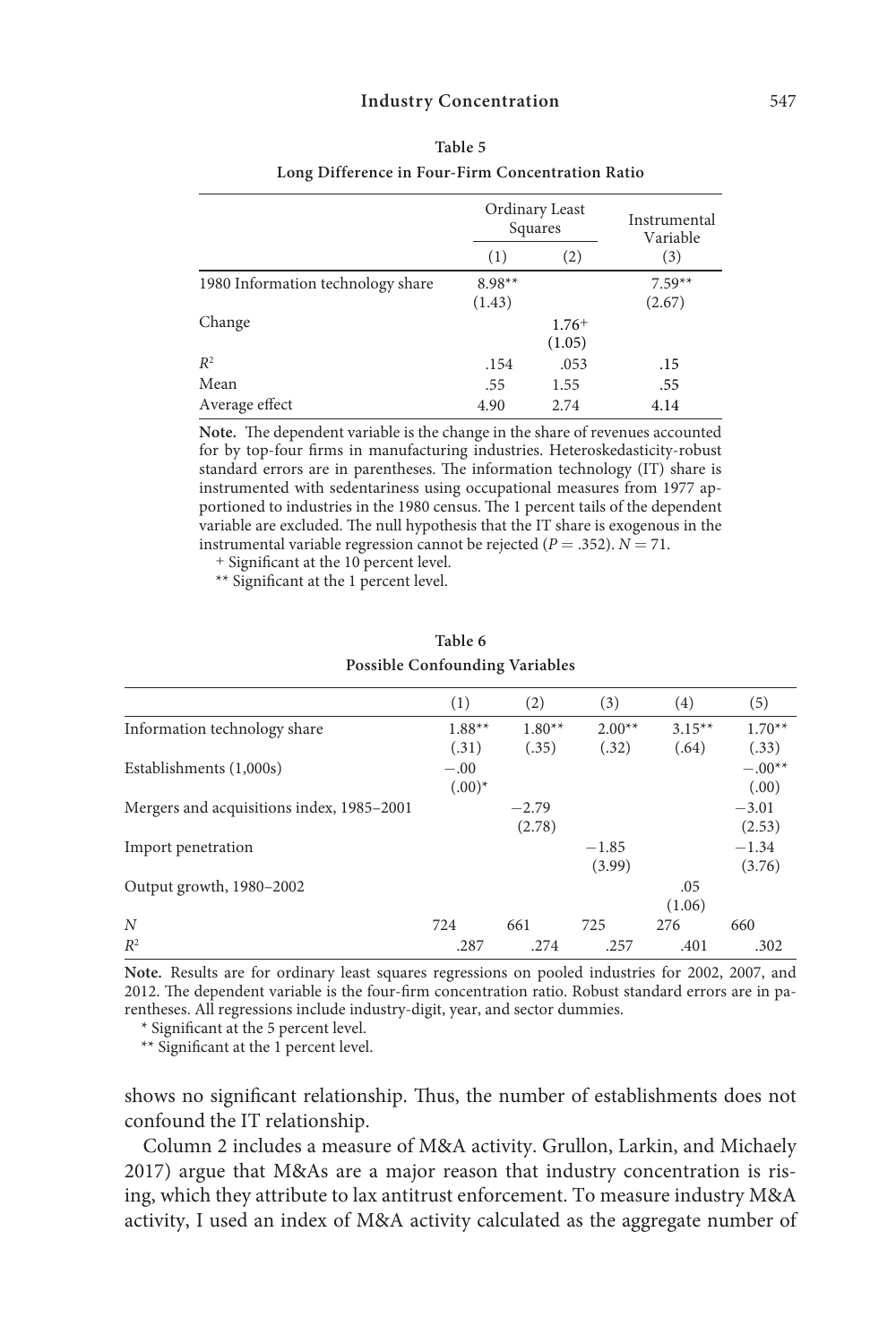acquisitions per public firm for each industry over the entire period.<sup>27</sup> The regression finds a negative coefficient on M&A activity that is not statistically different from 0. The coefficient on proprietary IT use changes only slightly. Using this measure, I find that M&A do not seem to account for rising concentration, nor do they confound the estimates of the effects of proprietary IT use.

Exposure to global trade might also confound the estimation (Melitz 2003; Autor et al. 2017). Column 3 includes a measure of industry import penetration ((imports *−* exports)/shipments) for NAICS manufacturing industries (Schott 2011) for 2002–5. For nonmanufacturing industries, I set import penetration to 0. This measure of import penetration has no effect on the coefficient of proprietary IT use and is not significantly correlated with industry concentration.

Column 4 adds the average annual growth rate for real shipments from 1980 to 2002 for manufacturing industries.<sup>28</sup> It might be harder to maintain market share in a rapidly growing industry, and rapidly growing industries might have greater need of IT. The coefficient on industry growth is not significant. The coefficient on proprietary IT use is larger, which suggests that, if anything, the omission of industry growth biases the coefficient downward.<sup>29</sup>

In column 5, the coefficient on the number of establishments in the industry is statistically significant, but the coefficient on the software share remains roughly the same, which suggests that none of the additional variables confound the analysis of the role of IT.

# *5.5. The Productivity Gap*

The above data support the link between proprietary IT and industry concentration. If my hypothesis is correct, proprietary IT should increase industry concentration by increasing the productivity gap between the top firms and the rest. The link between IT and a productivity gap should show up as a link between IT and labor productivity and, in many industries such as retail, as a link between IT and establishment size.

Table 7 explores the relationship between the software share of the workforce and average establishment size, comparing the relationship for the top four firms in each industry with the relationship for the remaining firms. Because the economic census does not provide complete data for the manufacturing sector, it is necessarily excluded from the analysis that follows.

<sup>27</sup> I use data from the Thomson Reuters Securities Data Company database of mergers and acquisitions (M&A) transactions. Since acquisitions by large firms are those most likely to affect industry concentration and since large firms are more likely to be publicly listed, I extracted acquisitions made by publicly listed firms. Excluding transactions in which the acquirer did not obtain majority ownership or ownership percentage was not reported, I matched these data with Compustat data for publicly listed firms, which resulted in a list of 33,942 acquisitions by publicly listed firms from 1985 through 2001. I use these data to construct an index of industry M&A activity prior to 2002. Using the Compustat historical NAICS assignments for each firm, I tabulated the number of acquisitions and the number of active publicly listed firms for each industry.

28 Data are from the Manufacturing Productivity Database by the National Bureau of Economic Research and the Census Bureau's Center for Economic Studies.

<sup>29</sup> If I include the growth in the industry capital stock, it has a significant negative coefficient, and the coefficient for the software share is even larger.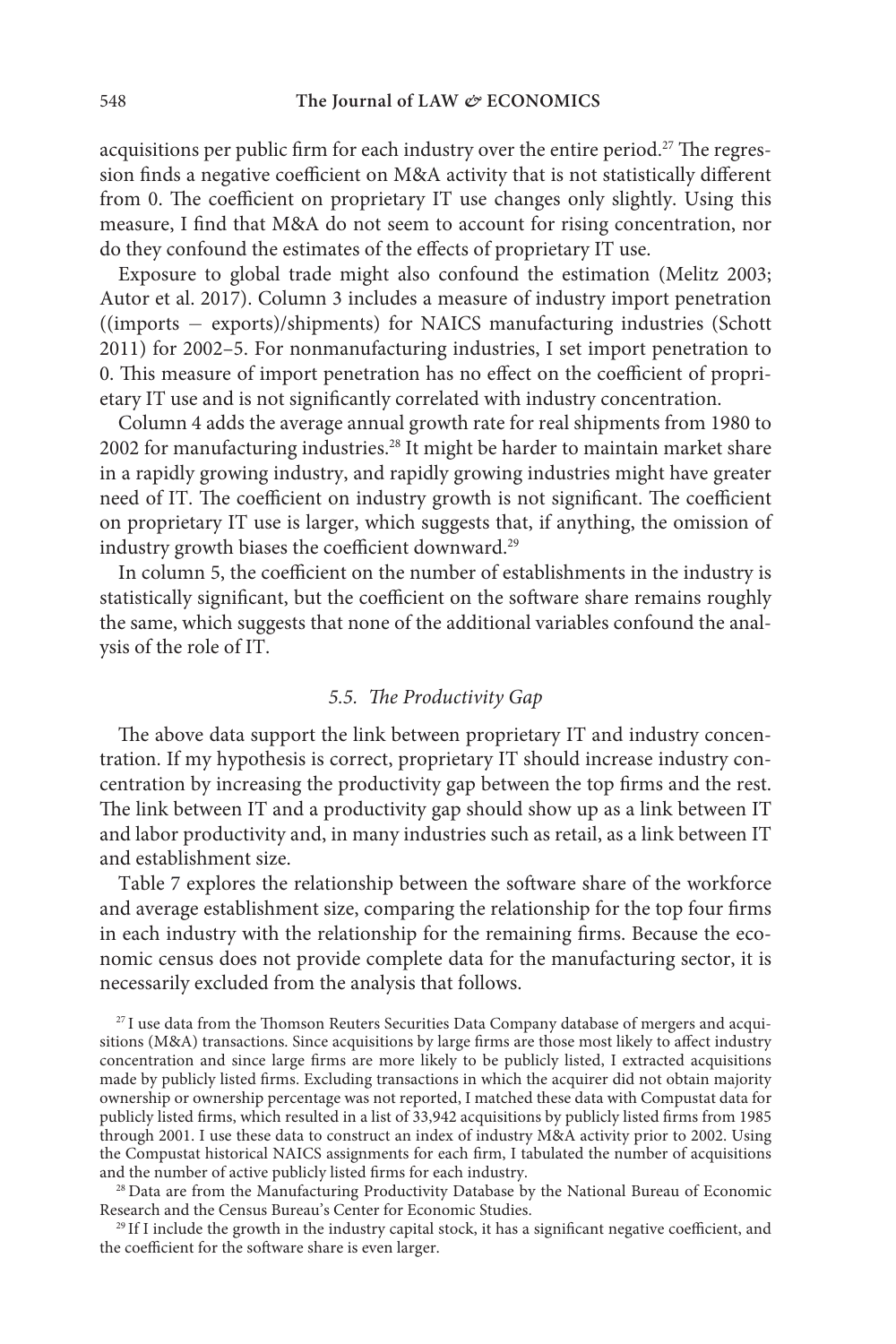|                              | Revenues/Establishment |            |              | Revenues/Employee |  |  |
|------------------------------|------------------------|------------|--------------|-------------------|--|--|
|                              | Unrestricted           | Restricted | Unrestricted | Restricted        |  |  |
| Top four firms:              |                        |            |              |                   |  |  |
| Information technology share | $.25**$                | $.48**$    | $.15***$     | $.25**$           |  |  |
|                              | (.03)                  | (.03)      | (.02)        | (.02)             |  |  |
| $R^2$                        | .256                   | .025       | .296         | .212              |  |  |
| Remaining firms:             |                        |            |              |                   |  |  |
| Information technology share | $.14***$               | $.07**$    | $.11***$     | $.13**$           |  |  |
|                              | (.02)                  | (.03)      | (.02)        | (.02)             |  |  |
| $R^2$                        | .292                   | .245       | .359         | .353              |  |  |
| Wald test                    | .000                   | .000       | .001         | .000              |  |  |

| Table 7                                                            |
|--------------------------------------------------------------------|
| Establishment Size, Labor Productivity, and Information Technology |

**Note.** Estimates use the seemingly unrelated regression model. The sample excludes manufacturing industries. The restricted estimates constrain the coefficients of the dummy variables to be equal across the equations. Revenues are log values in 2009 dollars. The Wald test reports the probability of the null hypothesis that  $\alpha^{\text{Top 4}} = \alpha^{\text{REM}}$ .

All regressions include year and sector dummies.  $N = 439$ .

\*\* Significant at the 1 percent level.

Table 7 reports joint estimates using Zellner's seemingly unrelated regression of equations relating the log of deflated revenues per establishment for each group of firms (top four and the rest) separately:

$$
\ln R_{it}^{\text{Top 4}} = \alpha^{\text{Top 4}} \times \text{IT}_{it} + \mu_i + \delta_t + \varepsilon_{it}
$$

and

$$
\ln R_{it}^{\text{REM}} = \alpha^{\text{REM}} \times \Pi_{it} + \mu'_{i} + \delta'_{t} + \varepsilon'_{it}.
$$

I use a log specification because establishment revenues are highly skewed. The first column shows the unrestricted regressions with controls for industry sector and year. The second column shows the regression in which the coefficients for the industry-sector and year dummies are constrained to be equal across equations.

In both columns, estimates of  $\alpha^{\text{Top 4}}$  and  $\alpha^{\text{REM}}$  are both highly significant, and the Wald test strongly rejects the null hypothesis. Information technology is strongly associated with greater revenue per establishment, and the association is substantially stronger for the larger, presumably more productive, firms. These findings are consistent with the idea that IT brings scale economies to many industries.

Table 7 also reports the analysis using log revenues per employee as the dependent variable. The results are broadly similar. Although this is not a causal analysis, these findings support the notion that IT may be implicated in the rising labor productivity gap between the top firms and the rest.<sup>30</sup>

<sup>30</sup> Note that the calculation for revenues per employee includes the level of markups, so this is not a pure productivity measure.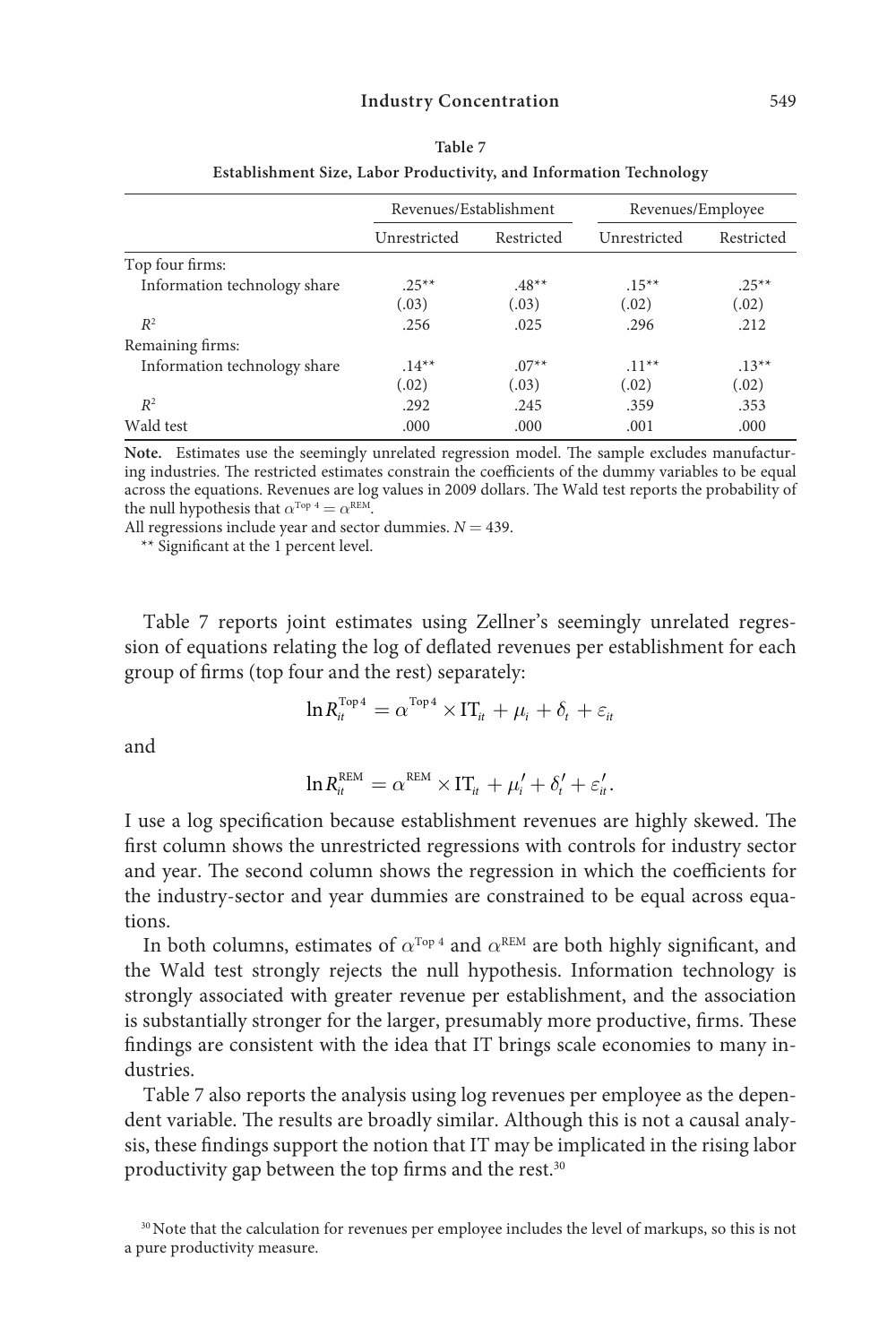# 550 **The Journal of LAW**  $\mathcal{O}$  **ECONOMICS**

# *5.6. Growth in Operating Margins*

Some observers see rising profit margins as evidence that competition has declined. How do these findings for rising concentration relate to the analysis of profits and markups? In theory, in long-run equilibrium in a competitive market with homogenous productivity, firms' operating margins should reflect only the returns needed to pay fixed capital costs. If margins are higher than that, new firms could profitably enter. Barkai (2016) presents evidence that firms' margins have increased above and beyond payments to capital, concluding that this represents a decline in competition. These findings suggest some tension with the evidence found here regarding industry concentration.

However, if proprietary IT allows some firms to become more productive than others in the same industry, then the more productive firms can earn quasi rents. These would also be reflected in higher operating margins. Even in a competitive market, more productive firms could sell at the market price but profit from lower costs.

Some empirical analysis can help disentangle these effects. Table 8 provides an analysis of the growth in operating margins. The sample consists of publicly listed US firms that reported in 2000 and 2014, excluding firms in the finance sector.<sup>31</sup> The dependent variable is the change in operating margin between 2000 and 2014, where operating margin is defined as operating income after depreciation but before taxes, research and development (R&D), advertising, and marketing expenditures all divided by revenues. I exclude R&D, advertising, and marketing from income because I treat them as intangible investments on the right-hand side of the regression equations. That is, operating profits should reflect the returns on investments in capital and returns to stocks of intangibles.

The operating margin for firm *i* at time *t* can be written

$$
M_{it} = \alpha \times \Pi_{it} + \delta \times t + \beta_1 \frac{K_{it}^1}{R_{it}} + \beta_2 \frac{K_{it}^2}{R_{it}} + \ldots + \varepsilon_i,
$$

where  $K_i^1$ ,  $K_i^2$ , ... represent stocks of capital assets and stocks of intangible assets, R&D, advertising, and marketing. The term  $\beta_j$  represents the rental rates for each type of capital;  $\alpha$  represents the effect of IT; and  $\delta$  represents a time-trend rate, so if a general decline in competition were causing a rise in margins,  $\delta > 0$ . Because I am interested mainly in the growth of margins over 2000–2014 and because there are also likely significant firm fixed effects, I estimate the differenced equation over this interval:

$$
\Delta M_i = \alpha \times \Delta \Pi_i + \delta + \beta_1 \Delta \frac{K_i^1}{R_i} + \beta_2 \Delta \frac{K_i^2}{R_i} + \ldots + \Delta \varepsilon_i.
$$

Table 8 reports some basic estimates. Note that the IT measure is an industrylevel measure, while the other variables are for individual firms. In column 1, the

<sup>&</sup>lt;sup>31</sup> In addition, the sample excludes the 5 percent tails in the dependent variable and firms in which R&D spending exceeds 50 percent of revenues.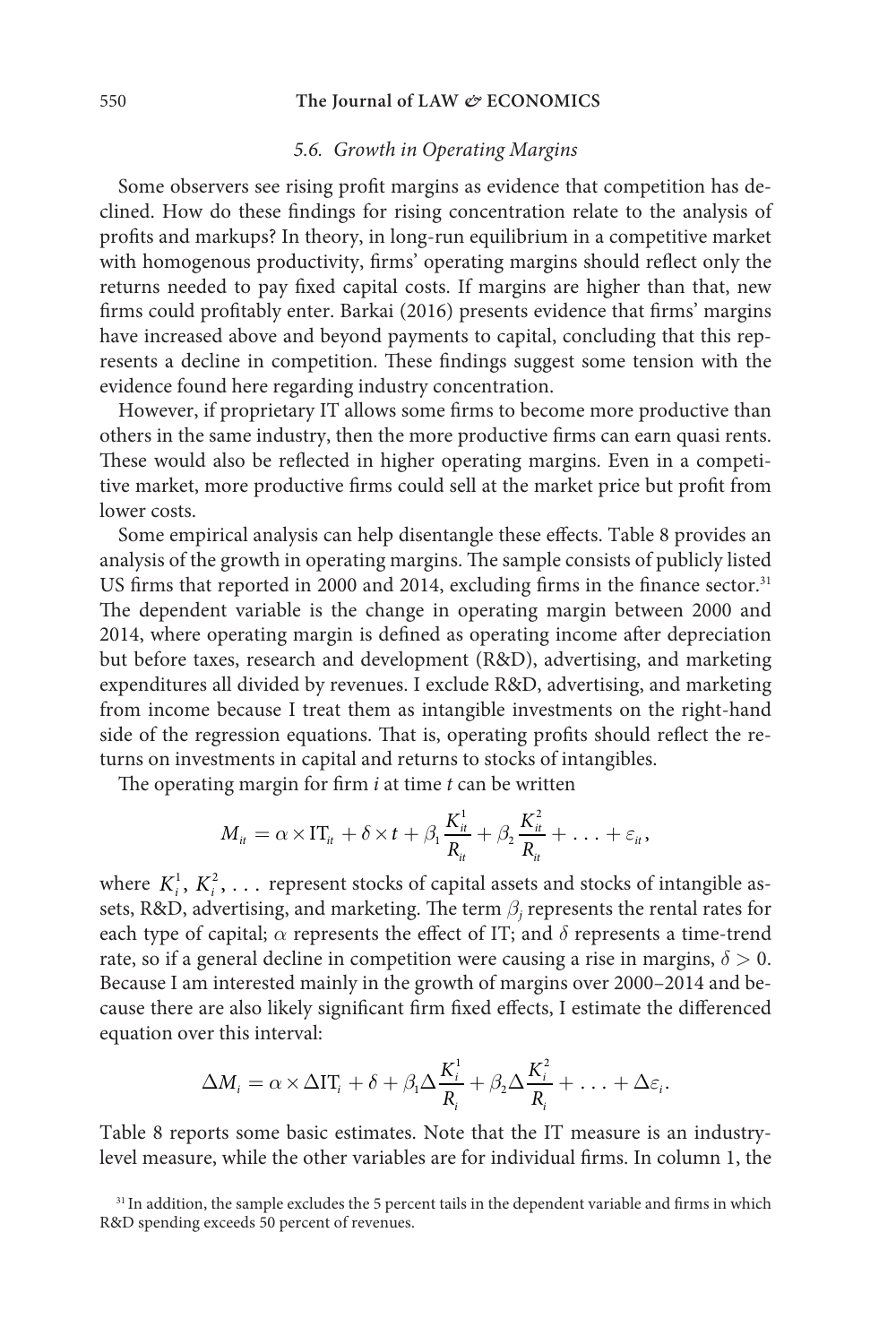| ٩<br>. .<br>i |  |
|---------------|--|
|---------------|--|

| Ordinary<br>Least Squares<br>(1) | Instrumental Variable |          |
|----------------------------------|-----------------------|----------|
|                                  | (2)                   | (3)      |
| $2.71*$                          | 6.71                  | $6.59**$ |
| (1.34)                           | (5.81)                | (2.38)   |
| $.01**$                          | .00                   | .00      |
| (.00)                            | (.01)                 | (.00)    |
| $.06*$                           | $-.04**$              | $-.04**$ |
| (.02)                            | (.00)                 | (.00)    |
| $.47**$                          | $.51**$               | $.52**$  |
| (.05)                            | (.08)                 | (.04)    |
|                                  |                       | $.07*$   |
|                                  |                       | (.03)    |
| $-.01$                           | $-.02$                | $-.03**$ |
| (.01)                            | (.01)                 | (.01)    |
| 912                              | 1,000                 | 840      |
| .255                             | .188                  | .207     |
|                                  |                       |          |

**Change in Operating Margins, 2000–2014**

**Note.** The dependent variable is the change in operating income after depreciation and before taxes, research and development, and advertising all divided by revenues. Standard errors are clustered by industry. The sample is all US Compustat firms excluding 5 percent tails of the dependent variable and firms for which research and development is more than 50 percent of revenues. The instrumental variable regressions use the sedentariness index as an instrument.

\* Significant at the 5 percent level.

\*\* Significant at the 1 percent level.

coefficient for software share is significant; the IV estimate is substantially larger but not significant. At the sample mean for the change in software share (.007), these coefficients represent an increase in operating margins of .9 percent and 3.5 percent, respectively. By comparison, the actual increase in operating margins for this sample is 3.2 percent, which suggests that IT can account for a major portion of the observed increase.

Column 3 repeats the regression in column 2 but adds a measure of the change in industry regulation based on word counts in the federal code. If federal regulation imposes substantial fixed compliance costs, then this might serve as an entry barrier by raising margins (Bessen 2016; Guttiérez and Philippon 2017). There seems to be a significant association between regulation and margins; at the sample mean, the increase in regulation may have contributed 1.6 percent to the growth in operating margins. But inclusion of this variable does not significantly alter the coefficient on IT share.

Finally, the constant term represents the background trend. The term is negative in all three specifications, significantly so in the third. It appears that once IT and intangibles are accounted for, the trend is not positive, contrary to the notion that a general decline in competition led to rising margins for firms. In any case, the evidence on operating margins does not seem to conflict with the findings above on industry concentration.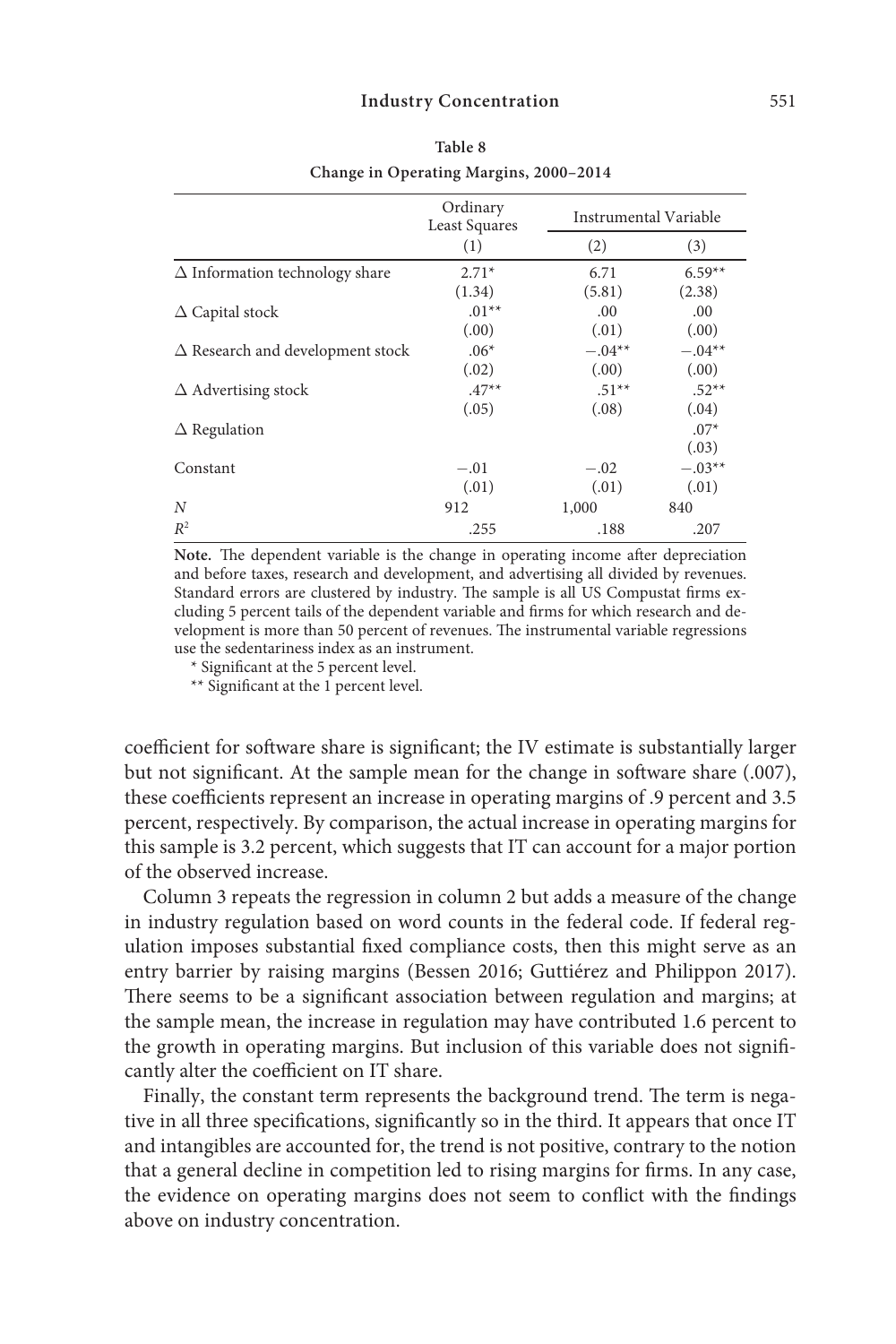## **6. Conclusion**

Firms are making large investments in proprietary IT. The evidence in this paper suggests that those investments are changing industry structure and production. It is sometimes argued that IT levels the playing field by providing inexpensive tools to small and young firms. This paper finds that much of the impact of IT may be, instead, to tilt the playing field in favor of firms that are able to use it most effectively. $32$  The use of proprietary IT is strongly associated with industry concentration across a wide range of sectors, and the link is large enough to account for much of the recent rise in industry concentration. Instrumental variable regressions provide some support for the notion that this relationship is causal. This view is further supported by evidence that the use of proprietary IT is associated with greater labor productivity, especially among the top four firms in each industry. Proprietary IT is associated with a widening productivity gap between the top firms and the rest.

The observed increases in concentration, however, are fairly modest. There are, of course, well-known examples in which IT facilitates highly concentrated markets as with Amazon's dominance in e-commerce. These cases may be winnertakes-all markets. But the markets in this study show much lower levels of concentration and relatively small increases. While economies of scale or network effects might be at play in the markets studied here, it appears that there are limits to such scale effects; IT does not appear to generate a natural monopoly in most markets. These are winner-takes-a-bit-more markets, consistent with the natural oligopoly models of Shaked and Sutton (1983, 1987).

In addition to the role of IT, a general decline in competition might also play a role in rising concentration and profits, but the evidence found here regarding competition is mixed. Activity in M&A seems unrelated to industry concentration, and the residual time trend in operating margins is not positive once intangible investments are taken into account. Overall, the analysis here suggests that the recent general rise in industry concentration is not mainly the result of anticompetitive activity that should worry antitrust authorities. While there may be other reasons to question antitrust policies (see, for instance, Kwoka 2013), the general rise in industry concentration does not appear to be a direct result of lax antitrust enforcement.

However, the effect of proprietary IT on industry structure does broach another concern: these changes in industry structure may dampen economic dynamism. For example, why are the productivity gains from IT not shared more broadly beyond the top firms? Increasingly, it seems, top-performing firms utilize new technologies productively, while their rivals do not. Concentration appears to be rising because of barriers to technology, if not barriers to entry. More research is needed to understand exactly how IT is related to the growing productivity gap. Whatever the cause, the issue is important because the slow diffusion

<sup>&</sup>lt;sup>32</sup> Some recent evidence suggests that cloud computing might be altering the relationship in favor of small firms (Jin and McElheran 2017).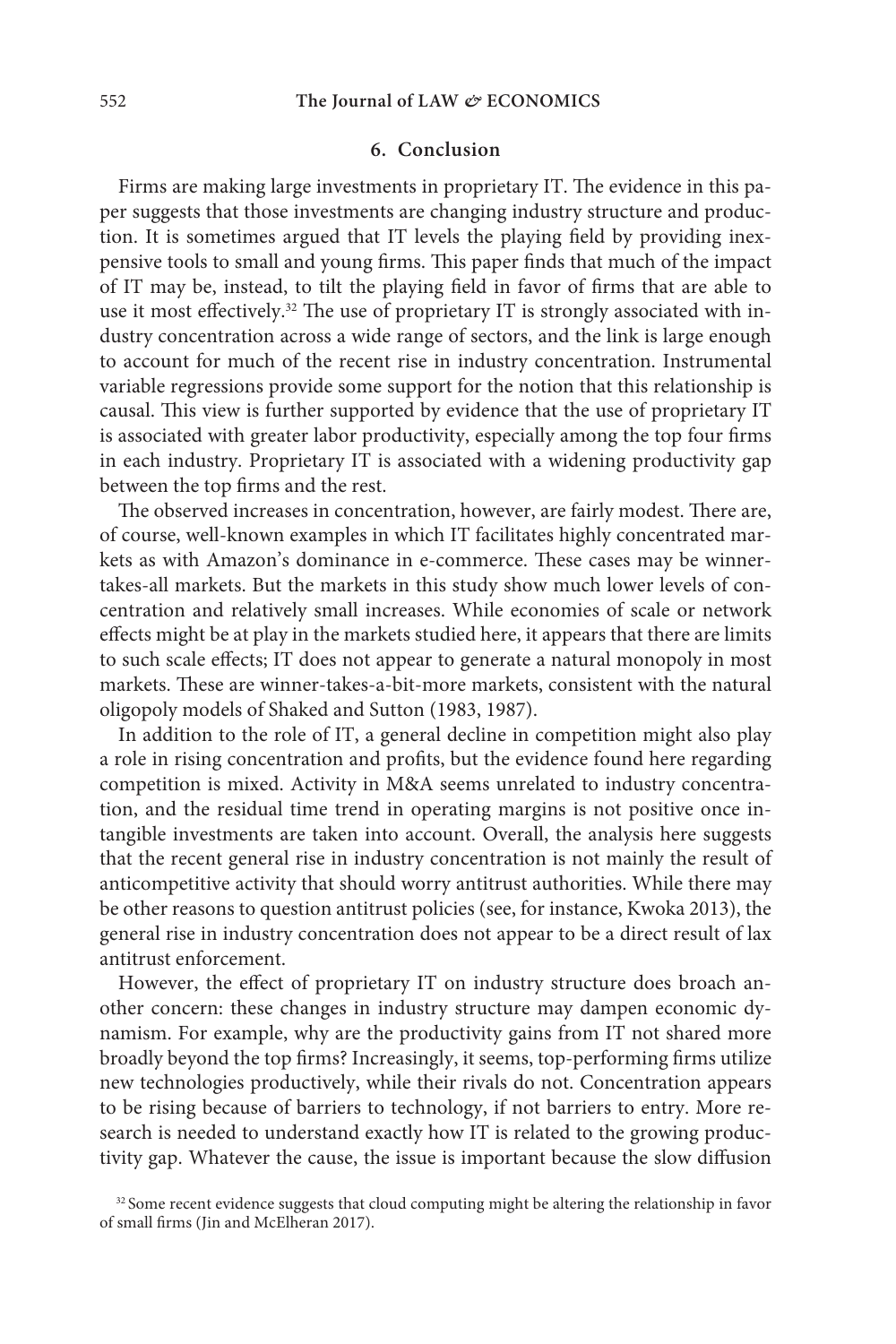of new technologies might be related to sluggish aggregate productivity growth or to growing interfirm wage inequality. But the policies to address these issues, whether antitrust or other, depend very much on the diagnosis.

# **References**

- Al‐Ubaydli, Omar, and Patrick A. McLaughlin. 2017. RegData: A Numerical Database on Industry‐Specific Regulations for All United States Industries and Federal Regulations, 1997–2012. *Regulation and Governance* 11:109–23.
- Andrews, Dan, Chiara Criscuolo, and Peter N. Gal. 2016. The Best versus the Rest: The Global Productivity Slowdown, Divergence across Firms, and the Role of Public Policy. Productivity Working Paper No. 5. Organisation for Economic Co-operation and Development, Paris.
- Autor, David, David Dorn, Lawrence F. Katz, Christina Patterson, and John Van Reenen. 2017. The Fall of the Labor Share and the Rise of Superstar Firms. Working Paper No. 23396. National Bureau of Economic Research, Cambridge, MA.
- Bajgar, Matej, Giuseppe Berlingieri, Sara Calligaris, Chiara Criscuolo, and Jonathan Timmis. 2019. Industry Concentration in Europe and North America. Productivity Working Paper No. 18. Organisation for Economic Co-operation and Development, Paris.

Barkai, Simcha. 2016. Declining Labor and Capital Shares. *Journal of Finance* 75:2421–63.

- Basker, Emek. 2007. The Causes and Consequences of Wal-Mart's Growth. *Journal of Economic Perspectives* 21(3):177–98.
- BEA (Bureau of Economic Analysis). 2017. *National Income and Product Accounts* (computer file). Suitland, MD: BEA.
- Berlingieri, Giuseppe, Patrick Blanchenay, and Chiara Criscuolo. 2017. The Great Divergence(s). Science, Technology, and Industry Policy Working Paper No. 39. Organisation for Economic Co-operation and Development, Paris.
- Bessen, James. 2016. How Computer Automation Affects Occupations: Technology, Jobs, and Skills. Law and Economics Research Paper No. 15-49. Boston University School of Law, Boston.
- Bessen, James, and Cesare Righi. 2019. Shocking Technology: What Happens When Firms Make Large IT Investments? Law and Economics Research Working Paper No. 19-6. Boston University School of Law, Boston.
- Bloom, Nicholas, Raffaella Sadun, and John Van Reenen. 2012. Americans Do IT Better: US Multinationals and the Productivity Miracle. *American Economic Review* 102:167– 201.
- Brynjolfsson, Erik, Andrew McAfee, Michael Sorell, and Feng Zhu. 2008. Scale without Mass: Business Process Replication and Industry Dynamics. Working Paper No. 07- 016. Harvard Business School, Boston.
- Calligaris, Sara, Chiara Criscuolo, and Luca Marcolin. 2018. Mark-ups in the Digital Era. Working Paper No. 2018/10. Organisation for Economic Co-operation and Development, Paris,
- Crouzet, Nicolas, and Janice Eberly. 2018. Intangibles, Investment, and Efficiency. *American Economic Association: Papers and Proceedings* 108:426–31.
- De Loecker, Jan, and Jan Eeckhout. 2017. The Rise of Market Power and the Macroeconomic Implications. Working Paper No. 23687. National Bureau of Economic Research, Cambridge, MA.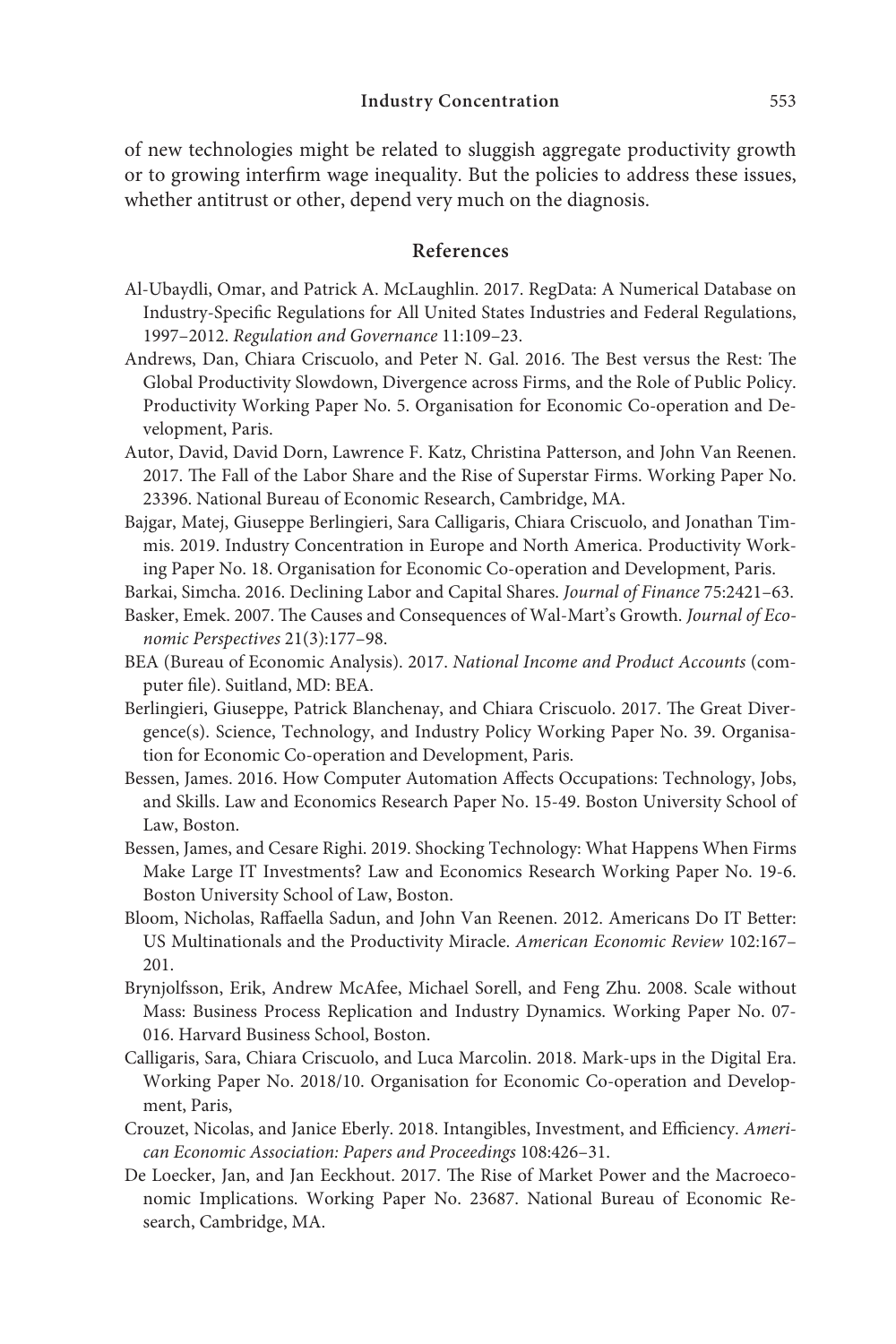———. 2018. Global Market Power. Working Paper No. 24768. National Bureau of Economic Research, Cambridge, MA.

- Demsetz, Harold. 1973. Industry Structure, Market Rivalry, and Public Policy. *Journal of Law and Economics* 16:1–9.
- Diez, Federico J., Daniel Leigh, and Suchanan Tambunlertchai. 2018. Global Market Power and Its Macroeconomic Implications. Working Paper No. 18/137. International Monetary Fund, Washington, DC.
- DiNardo, John E., and Jörn-Steffen Pischke. 1997. The Returns to Computer Use Revisited: Have Pencils Changed the Wage Structure Too? *Quarterly Journal of Economics* 112:291–303.
- Dunne, Timothy, Lucia Foster, John Haltiwanger, and Kenneth R. Troske. 2004. Wage and Productivity Dispersion in United States Manufacturing: The Role of Computer Investment. *Journal of Labor Economics* 22:397–429.
- *Economist*. 2016. Too Much of a Good Thing. March 26.
- Ellickson, Paul B. 2006. Quality Competition in Retailing: A Structural Analysis. *International Journal of Industrial Organization* 24:521–40.
- England, Paula, and Barbara Kilbourne. 2013. *Occupational Measures from the Dictionary of Occupational Titles for 1980 Census Detailed Occupations* (computer file). Ann Arbor, MI: Inter-university Consortium for Political and Social Research.
- Grullon, Gustavo, Yelena Larkin, and Roni Michaely. 2017. Are US Industries Becoming More Concentrated? Research Paper No. 19-41. Swiss Finance Institute, Geneva.
- Gutiérrez, Germán, and Thomas Philippon. 2017. Declining Competition and Investment in the U.S. Working Paper No. 23583. National Bureau of Economic Research, Cambridge, MA.
	- ———. 2018. How EU Markets Became More Competitive than US Markets: A Study of Institutional Drift. Working Paper No. 24700. National Bureau of Economic Research, Cambridge, MA.
- Hall, Bronwyn H. 1990. The Impact of Corporate Restructuring on Industrial Research and Development. *Brookings Papers: Microeconomics,* pp. 85–135.
- Harrigan, James, Ariell Reshef, and Farid Toubal. 2016. The March of the Techies: Technology, Trade, and Job Polarization in France, 1994–2007. Working Paper No. 22110. National Bureau of Economic Research, Cambridge, MA.
- Jäger, Kirsten. 2018. EU KLEMS Growth and Productivity Accounts 2017 Release, Statistical Module*.* Brussels: European Commission. http://www.euklems.net/TCB/2018/ Metholology\_EUKLEMS\_2017\_revised.pdf.
- Jin, Wang, and Kristina McElheran. 2017. Economies before Scale: Survival and Performance of Young Plants in the Age of Cloud Computing. Working Paper No. 3112901. University of Toronto, Rotman School of Management, Toronto.
- *Journal of Economic Perspectives*. 2019. Symposium: Markups. 33(suppl.):1–256.
- Keil, Jan. 2017. The Trouble with Approximating Industry Concentration from Compustat. *Journal of Corporate Finance* 45:467–79.
- Kwoka, John E., Jr. 2013. Does Merger Control Work?: A Retrospective on U.S. Enforcement Actions and Merger Outcomes. *Antitrust Law Journal* 78:619–50.
- Lewellen, Wilbur G., and S. G. Badrinath. 1997. On the Measurement of Tobin's *q*. *Journal of Financial Economics* 44:77–122.
- Melitz, Marc J. 2003. The Impact of Trade on Intra-industry Reallocations and Aggregate Industry Productivity. *Econometrica* 71:1695–1725.
- Peltzman, Sam. 2018. Productivity and Prices in Manufacturing during an Era of Rising